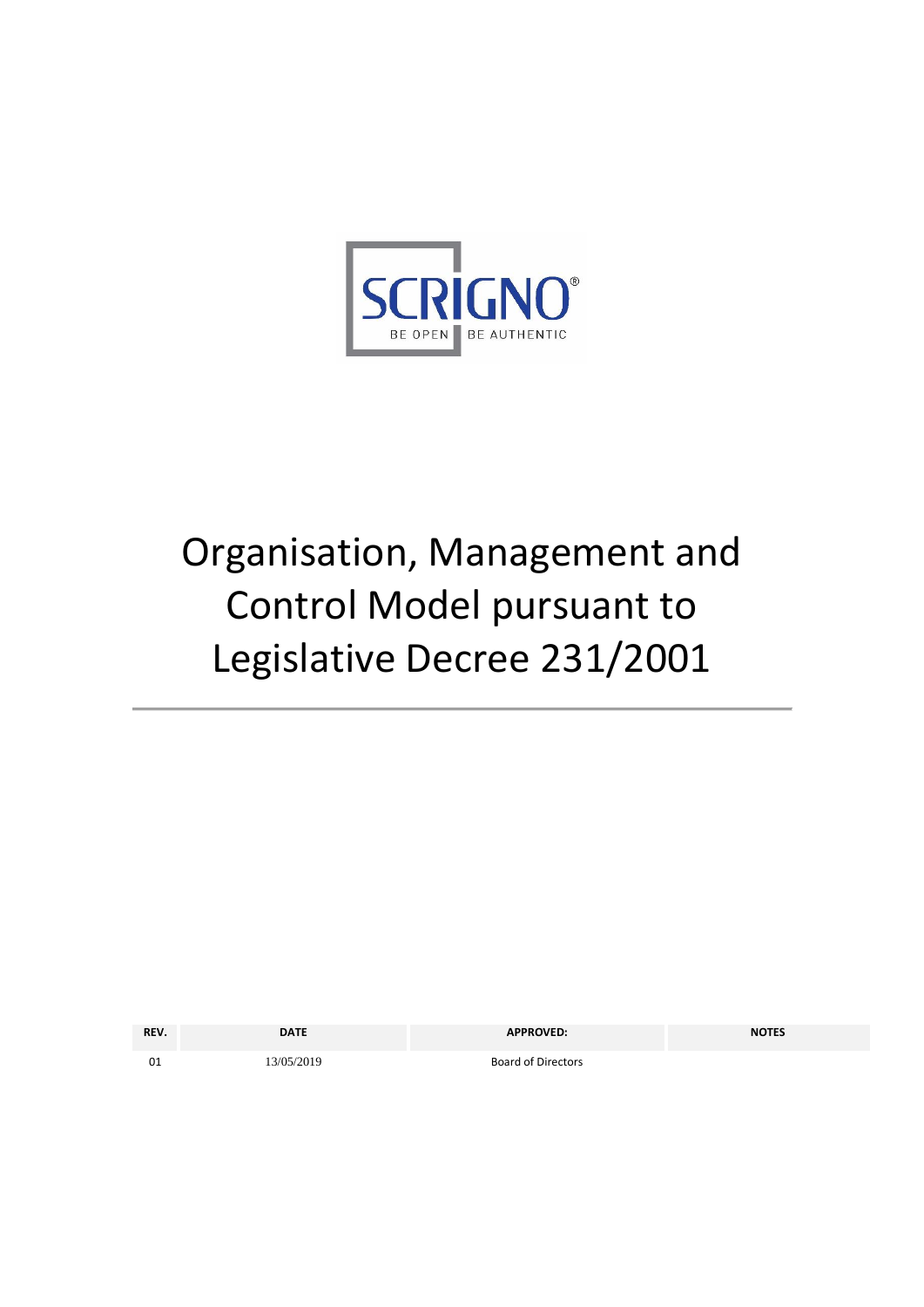GENERAL SECTION Version 1 13/05/2019



|                | <b>LIST OF CONTENTS</b>                                                   |  |  |  |  |
|----------------|---------------------------------------------------------------------------|--|--|--|--|
| $\mathbf{1}$   |                                                                           |  |  |  |  |
| $\overline{2}$ | INFRINGEMENTS GIVING RISE TO ADMINISTRATIVE LIABILITY OF THE BODY 8       |  |  |  |  |
| 3              |                                                                           |  |  |  |  |
| 4              |                                                                           |  |  |  |  |
| 5              |                                                                           |  |  |  |  |
|                |                                                                           |  |  |  |  |
|                |                                                                           |  |  |  |  |
|                |                                                                           |  |  |  |  |
| 6              |                                                                           |  |  |  |  |
| 7              | ADOPTION OF THE ORGANISATIONAL MODEL BY THE COMPANY  12                   |  |  |  |  |
|                |                                                                           |  |  |  |  |
|                |                                                                           |  |  |  |  |
|                |                                                                           |  |  |  |  |
| 8              |                                                                           |  |  |  |  |
|                |                                                                           |  |  |  |  |
|                | 8.2 COMMUNICATION OF ANY CHANGES TO THE ORGANISATIONAL MODEL  16          |  |  |  |  |
|                |                                                                           |  |  |  |  |
|                |                                                                           |  |  |  |  |
| 9              |                                                                           |  |  |  |  |
|                |                                                                           |  |  |  |  |
|                |                                                                           |  |  |  |  |
|                |                                                                           |  |  |  |  |
|                | 9.3 CAUSES OF (IN) ELIGIBILITY, REVOCATION, RELINQUISHMENT AND SUSPENSION |  |  |  |  |
|                |                                                                           |  |  |  |  |
|                | 9.4 ACTS OF VERIFICATION OF THE EFFECTIVENESS AND CONSTANT ADAPTATION     |  |  |  |  |
|                |                                                                           |  |  |  |  |
|                |                                                                           |  |  |  |  |
|                | 9.7 INFORMATION FROM THE SUPERVISORY BOARD TO THE CORPORATE BODIES  22    |  |  |  |  |
| 10             |                                                                           |  |  |  |  |
| 11             |                                                                           |  |  |  |  |
|                |                                                                           |  |  |  |  |
|                |                                                                           |  |  |  |  |
|                |                                                                           |  |  |  |  |
|                | 11.3.1                                                                    |  |  |  |  |
|                | 11.3.2                                                                    |  |  |  |  |
|                |                                                                           |  |  |  |  |
|                | 11.4.1                                                                    |  |  |  |  |
|                | 11.4.2                                                                    |  |  |  |  |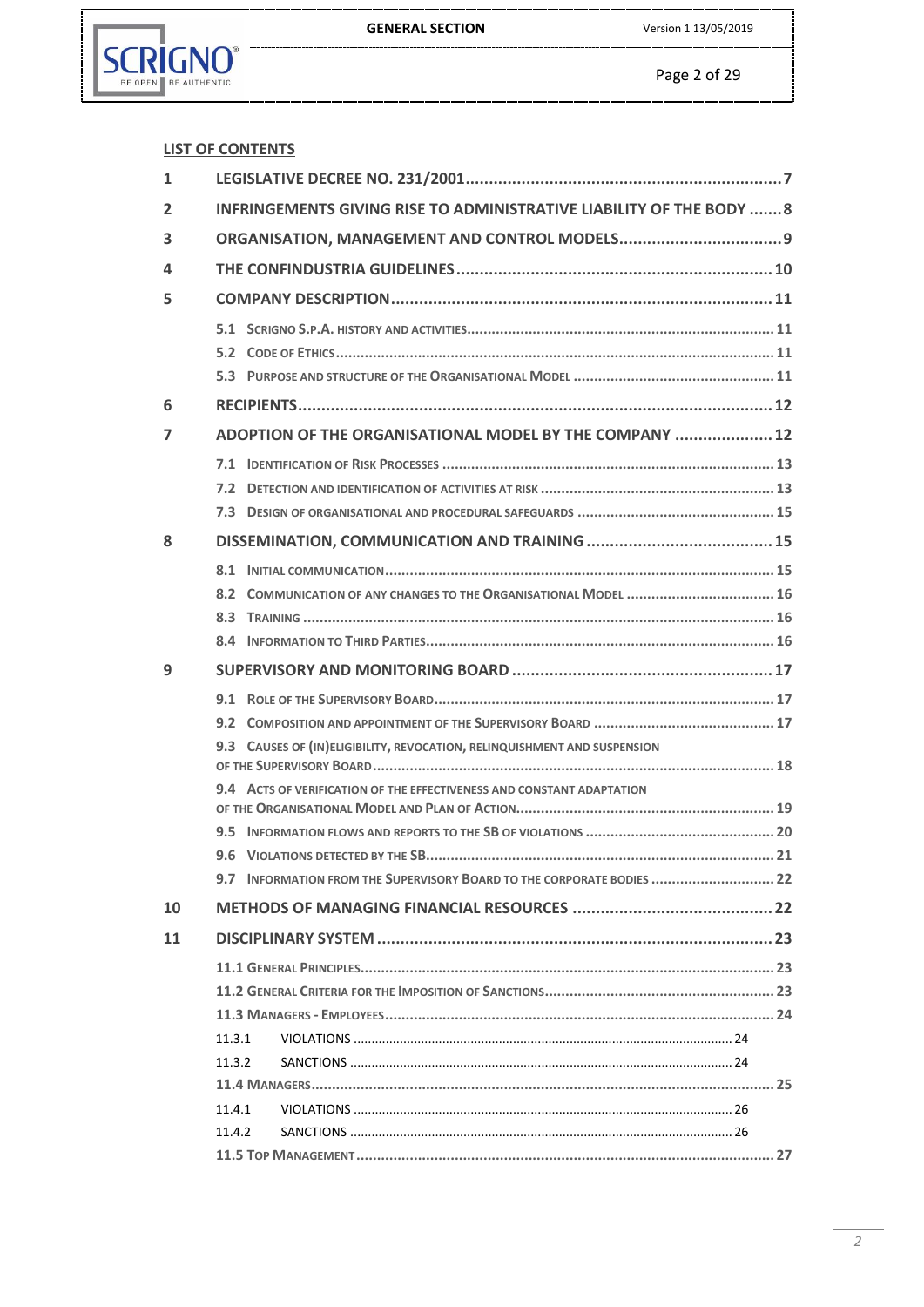**GENERAL SECTION** 



| 11.7 COEXISTENCE OF SEVERAL RELATIONSHIPS UNDER THE SAME INDIVIDUAL  28 |  |  |  |
|-------------------------------------------------------------------------|--|--|--|
|                                                                         |  |  |  |
|                                                                         |  |  |  |
|                                                                         |  |  |  |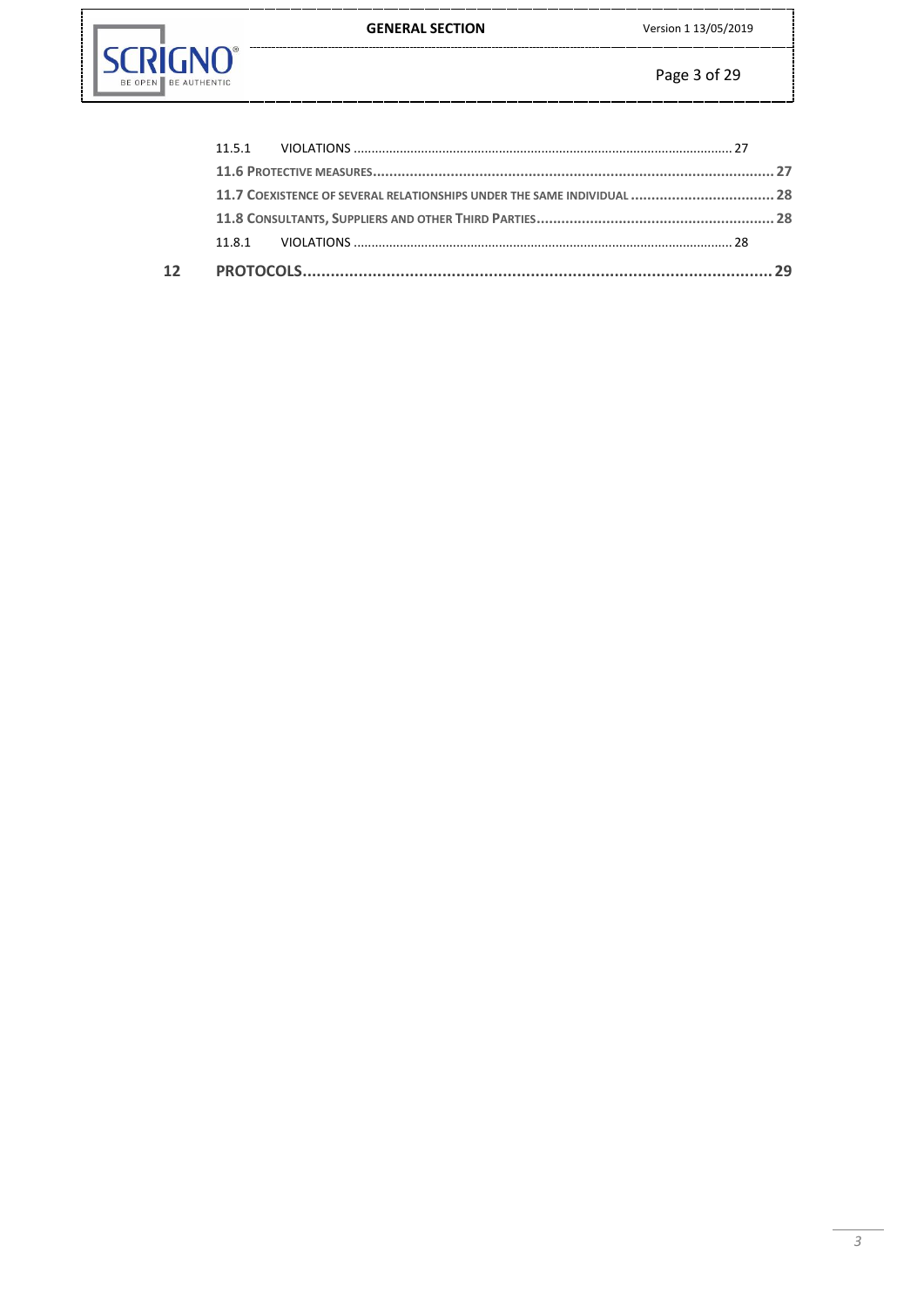

Page 4 of 29

**Annex 1** - *Catalogue of Infringements and Administrative Offences*

**Annex 2** – *Code of Ethics*

**Annex 3 –***Organisation Chart*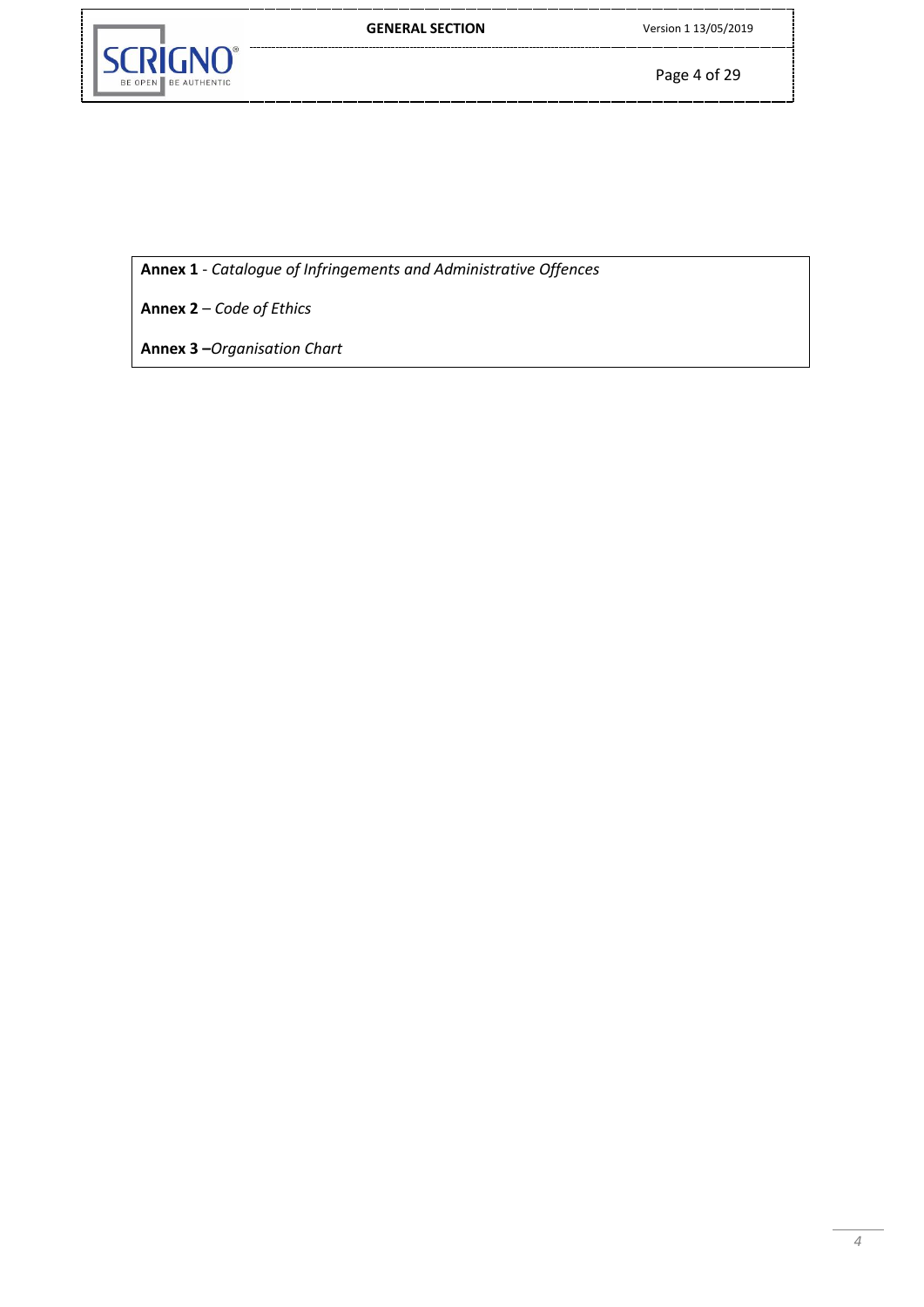

Page 5 of 29

# **DEFINITIONS**

For the purposes of the Organisation, Management and Control Model *pursuant to* Legislative Decree 231/2001, unless otherwise specified, the terms listed below shall have the meaning ascribed to each of them as follows:

- **Legislative Decree:** Legislative Decree no. 231 of 8 June 2001, entitled "*Regulations on the administrative liability of legal persons, companies and associations, including those without legal personality, pursuant to Article 11 of Law no. 300 of 29 September 2000*", published in the Official Gazette no. 140 of 19 June 2001, as well as subsequent amendments and supplements, including Law 146/2006, which in Article 10 refers to its application.
- **Recipients**: Individuals to whom this Organisational Model is addressed and who are required to comply with it.
- **Body (or Company):** legal person, company or association, even without legal personality. In this Organisational Model: Scrigno S.p.A. (hereinafter also referred to more briefly as "**Scrigno**" or "*Company*").
- **Drganisational Model:** Organisation and Management Model adopted by the Company, as provided for in Articles 6 and 7 of the Legislative Decree, as an organic set of principles, rules, provisions, organisational schemes and related tasks and responsibilities, aimed at preventing the infringements referred to in the Legislative Decree.
- **Supervisory Board (SB):** Board provided for in Article 6 of the Legislative Decree, with the task of supervising the operation of and compliance with the Organisational Model, as well as ensuring that it is updated.
- **Principles of Conduct:** general principles of conduct, set out in the Special Section, with which the Recipients must comply in carrying out the activities envisaged by the Organisational Model.
- **Risk Processes:** corporate activities or phases of the same, the performance of which could give rise to unlawful conduct (infringements or administrative offences) referred to in the Legislative Decree.
- **Protocol or Procedure:** specific procedure for the prevention of infringements and administrative offences and for the identification of individuals involved in the risk phases of corporate processes.
- **Infringements**: infringements or administrative offences which, if committed, may entail Scrigno's administrative liability.
- **Disciplinary System:** the set of sanctioning measures envisaged for Recipients who do not comply with the Principles of Conduct and operating procedures contained in the Organisational Model and Protocols/Procedures.
- **Top Management (so-called Senior Management):** President, CEO and members of the Board of Directors.

Terms defined in the singular form shall also be understood in the plural when the context so requires and vice versa.

The definitions contained herein also apply when used in the Special Section and in the Protocols.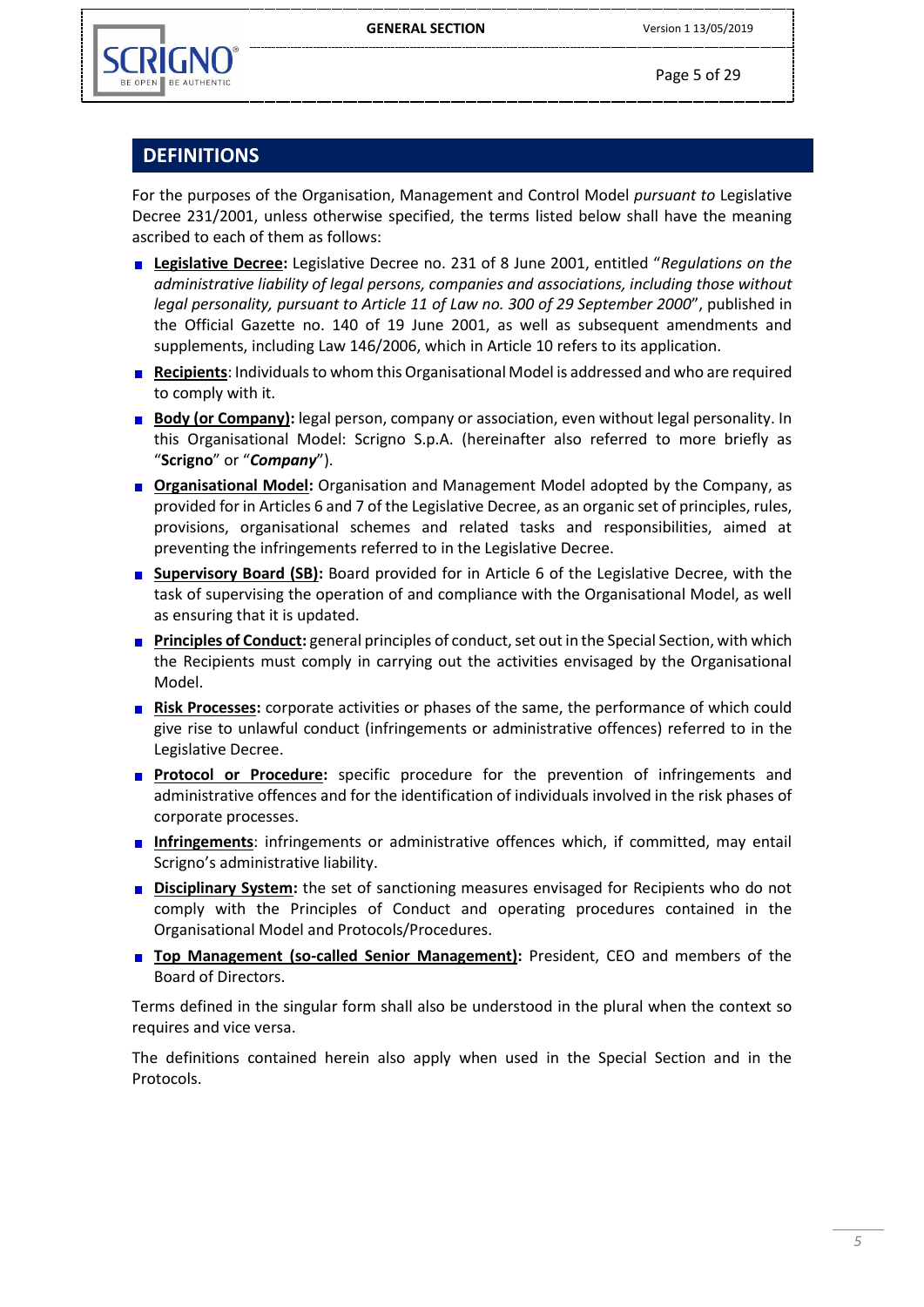

Page 6 of 29

# **STRUCTURE OF THE DOCUMENT**

The purpose of this document is to illustrate the constituent elements of Scrigno's **Organisational Model** .

It consists of four sections whose contents are summarised below.

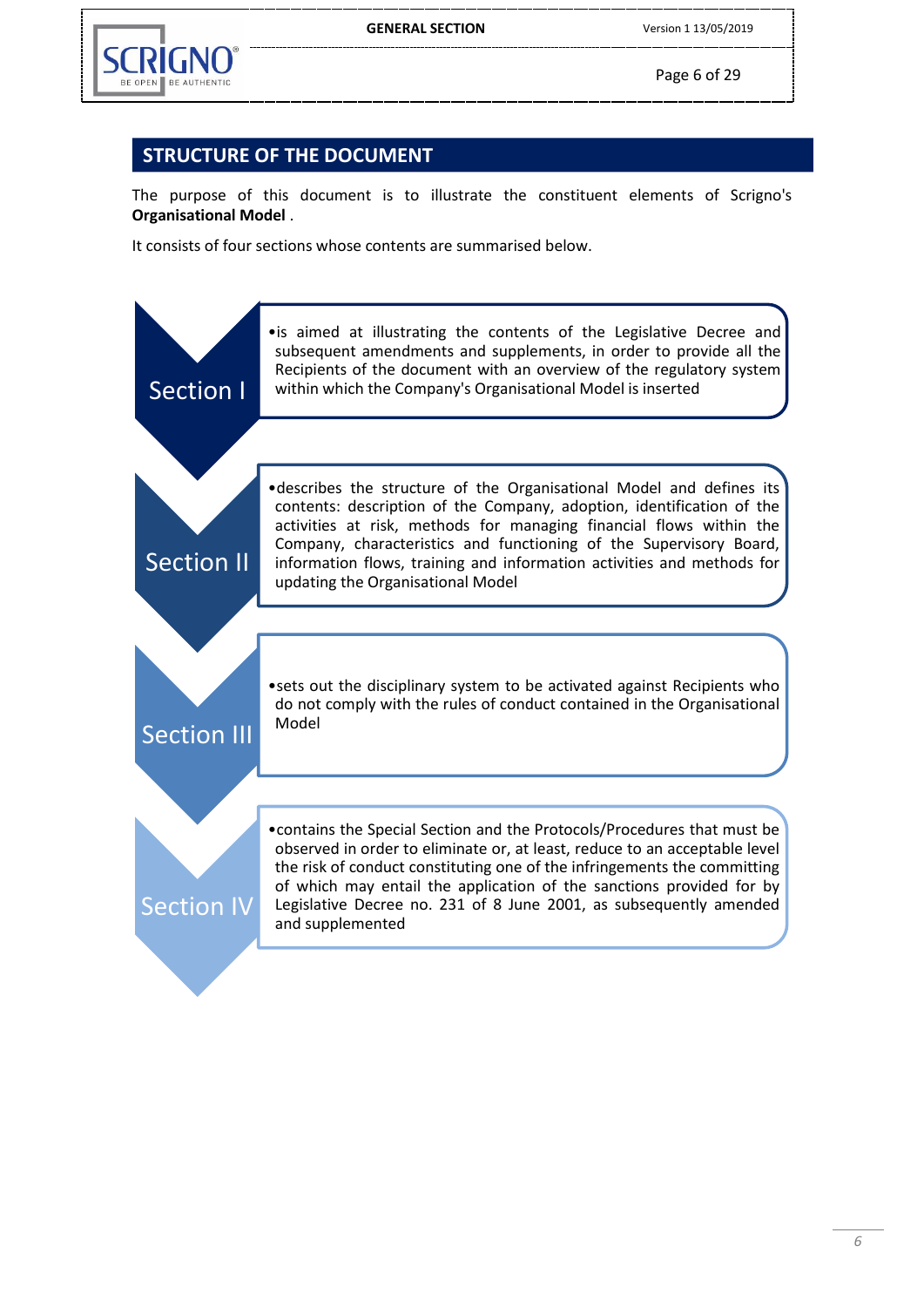



Page 7 of 29

# **SECTION I**

# <span id="page-6-0"></span>**1 LEGISLATIVE DECREE NO. 231/2001**

**Legislative Decree No. 231 of 8 June 2001** introduced a system of administrative liability of **Bodies** into the Italian legal system.

The enactment of the **Legislative Decree** is part of a national legislative context of implementation of international obligations.

The original text, which referred to a series of infringements committed against the public administration, was supplemented by subsequent legislative measures which broadened the range of offences whose committing may entail the administrative liability of the Body. In addition, Law 146/06 provides for the liability of the **Body** in the event of the committing of certain infringements (so-called Transnational Crimes).

The **Body's liability** -similar to criminal liability - arises as a result of the committing, by a person linked by a functional relationship with the **Body** itself, of one of the **Infringements** specifically provided for in the **Legislative Decree.**

The **Body** may be liable if the **Infringements** are committed **in their interests or their advantage**, but not if the perpetrator has acted solely in their own interest or that of third parties.

The functional relationship linking the **Offender** to the legal person may be one of representation, subordination or collaboration, within the limits provided for by the **Legislative Decree.**

If the perpetrator of the **Offence** is a natural person who holds positions of representation, administration, management or monitoring of the **Body** or of one of its organisational units with financial and functional autonomy, as well as a person who exercises, also de facto, the management and control of the Body, the latter shall be held responsible. This is because the natural person expresses, represents and implements the management policy of the **Body**.

There is no presumption of liability on the part of the **Body** if the perpetrator of the **Offence** is a person under the management or supervision of one of the subjects referred to in the preceding period, so that, in this case, the event of the subordinate only entails the responsibility of the **Body** if it appears that its realisation was made possible by the non-observance of the management and supervision obligations.

The (administrative) liability of the **Body** is additional to the (criminal) liability of the individual and not a substitute for it. The circumstance that the **Body** is called to answer for the offence even when the perpetrator has not been identified or cannot be charged, or when the offence is extinguished for reasons other than amnesty, derives from the substantial autonomy of this liability. The criminal liability of natural persons remains governed by ordinary criminal law.

The legislator has provided for a **system of sanctions** characterised by the application to the legal person of a sanction, normally a pecuniary one.

Together with the pecuniary sanction, in some cases, disqualifying sanctions may also be applied, such as disqualification from exercising the activity, suspension or revocation of authorisations, licences or concessions related to the committing of the offence, prohibition to contract with the Public Administration, exclusion from concessions, financing, contributions or subsidies, revocation of those already granted, prohibition to advertise goods or services.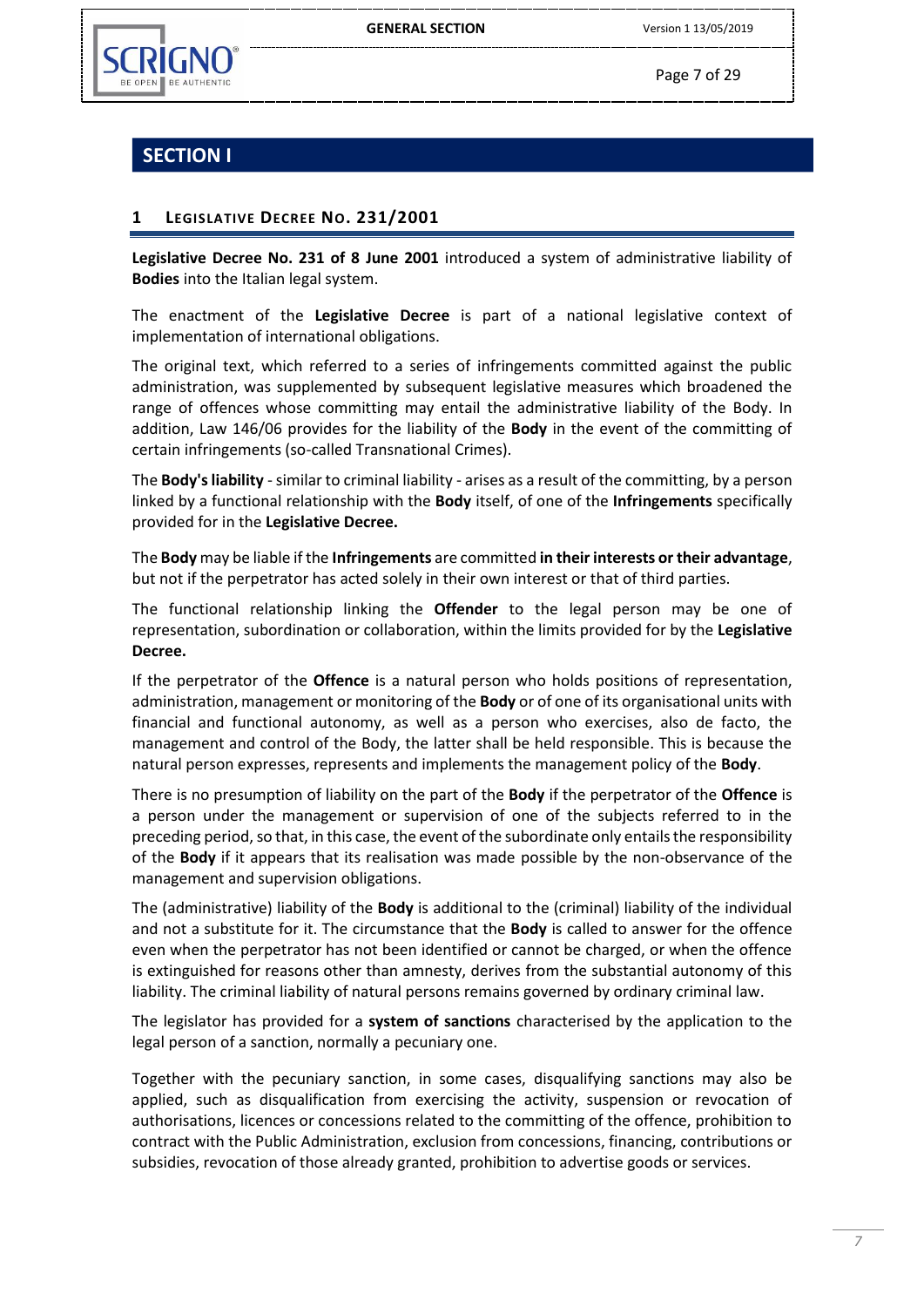

In addition to these sanctions - pecuniary and disqualifying - there is the confiscation (always imposed with the conviction) of the price or profit of the offence (also "for equivalent") and, in certain cases, the publication of the conviction.

The Legislator has also provided that such disqualifying measures - where there are serious indications of liability of the **Body** and there are well-founded and specific elements suggesting that there is a concrete danger of offences of the same kind being committed - may be applied, at the request of the Public Prosecutor, also as a precautionary measure, already during the investigation phase.

If specific conditions are met, the Judge, when applying a disqualification penalty which would lead to the interruption of the Body's activity, has the power to appoint a commissioner to supervise the continuation of the activity itself, for a period corresponding to the duration of the disqualification penalty which would have been applied.

Foreign companies operating in Italy are also subject to the rules of the **Legislative Decree**, irrespective of the existence or otherwise in their country of origin of rules governing the same matter in a similar manner.

#### <span id="page-7-0"></span>**2 INFRINGEMENTS GIVING RISE TO ADMINISTRATIVE LIABILITY OF THE BODY**

Infringements from which administrative liability of the body may arise (so-called "predicate offences") are expressly indicated in the **Legislative Decree** and in certain regulatory provisions which have broadened their scope:

- **infringements committed in dealings with the Public Administration** (Articles 24 and 25 of Legislative Decree 231/2001 and supplemented by Law 190/2012 and partly amended by Law 119/2013, Law 69/2015, and Law 3/2019);
- **computer crimes and unlawful processing of data** (Article 24-*bis* of Legislative Decree 231/2001 introduced by Law 48/2008 and partially amended by Legislative Decree 7/2016);
- **organised crime offences** (Article*24-*ter of Legislative Decree 231/2001 inserted by Law 94/2009);
- **forgery of coins, legal tender, revenue stamps and crimes relating to distinctive** signs (Article 25-*bis* of Legislative Decree 231/2001 introduced by Law 409/2001, supplemented by Law 99/2009 and partly amended by Legislative Decree 125/2016);
- offences against trade and industry (article 25-bis.1 Legislative Decree 231/2001 introduced by Law 99/2009);
- **corporate infringements** (Article*25-*ter of Legislative Decree 231/2001 introduced by legislative Decree 61/2002 and partly amended by Law 262/2005, supplemented by Law 190/2012 and amended by Law 69/2015 and by Law 3/2019);
- **offences related to terrorism or subversion of the democratic order** (article 25-*quater* Legislative Decree 231/2001 introduced by Law 7/2003);
- **female genital mutilation practices** (article 25-*quater* 1 Legislative Decree 231/2001 introduced by Law 7/2006);
- **crimes against individuals** (article 25-*quinquies* Legislative Decree 231/2001 introduced by Law 228/2003, partly amended by Law 38/2006 and subsequently by Legislative Decree 39/2014);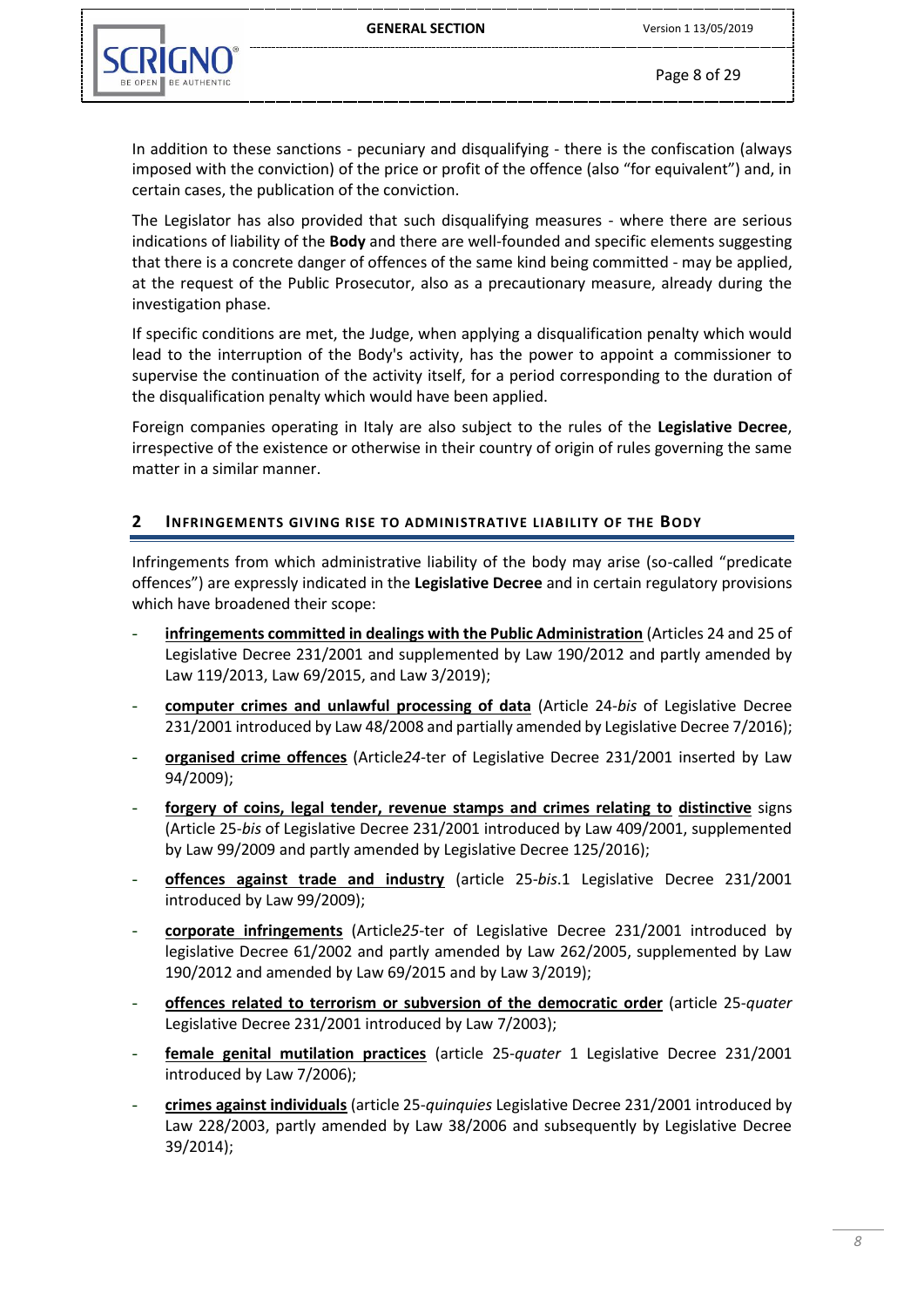GENERAL SECTION Version 1 13/05/2019



- **market abuse** (article 25-*sexies* Legislative Decree 231/2001 introduced by Law 62/2005 and amended by Legislative Decree 107/2018);
- **culpable homicide and grievous or very grievous bodily harm committed in breach of occupational health and safety regulations** (article 25-*septies* Legislative Decree 231/01 introduced by Law 123/2007 and subsequently replaced by article 300 of Legislative Decree 81/2008);
- **handling stolen goods, money laundering and use of money, goods or benefits of unlawful origin, as well as self-laundering** (article 25-*octies* Legislative Decree 231/2001 introduced by legislative Decree 231/07 and partly amended by Law 186/2014);
- **copyright infringement offences** (article 25-*novies* Legislative Decree 231/2001 introduced by Law 99/2009);
- **inducement not to make statements or false statements to the judicial** authorities (article 25-*decies* Legislative Decree 231/2001 introduced by Law 116/09 and amended by Legislative Decree 121/2011);
- **environmental infringements** (article 25-*undecies* Legislative Decree 231/2001 introduced by Legislative Decree 121/2011, and amended by Law 68/2015);
- **employment of illegally residing third-country nationals** (article 25-*duodecies* Legislative Decree 231/2001 introduced by legislative Decree 109/2012 and amended by Law 17 October 2017, no. 161);
- **racism and xenophobia** (article 25-*terdecies* Legislative Decree. 231/2001 introduced by Law 167/2017);
- **transnational crimes** (category of infringements introduced with Law 146/2006).

The description of the individual conducts relevant to criminal law is referred to in **Annex 1 -** *Catalogue of Infringements and Administrative Offences*.

# <span id="page-8-0"></span>**3 ORGANISATION, MANAGEMENT AND CONTROL MODELS**

The Legislative Decree provides for a **specific form of exemption from liability** for the Body if:

- a) the management body has adopted and effectively implemented, prior to the committing of the offence, "*organisation, management and monitoring models*" capable of preventing the **Infringements**;
- b) the task of supervising the operation of and compliance with the models, as well as ensuring that they are updated, has been entrusted to a board of the entity endowed with autonomous powers of initiative and monitoring;
- c) the persons who committed the offence acted by fraudulently evading the aforementioned organisation, management and monitoring models;
- d) there has been no omission of or insufficient supervision by the body referred to in (b) above.

The **Organisational Model** is the set of rules, set out in the Special Section and in the Protocols, both of a behavioural nature ("*Principles of Conduct"*), and of monitoring, the observance of which - in the carrying out of activities within the scope of the **Risk Processes** - makes it possible to prevent unlawful, incorrect or irregular conduct.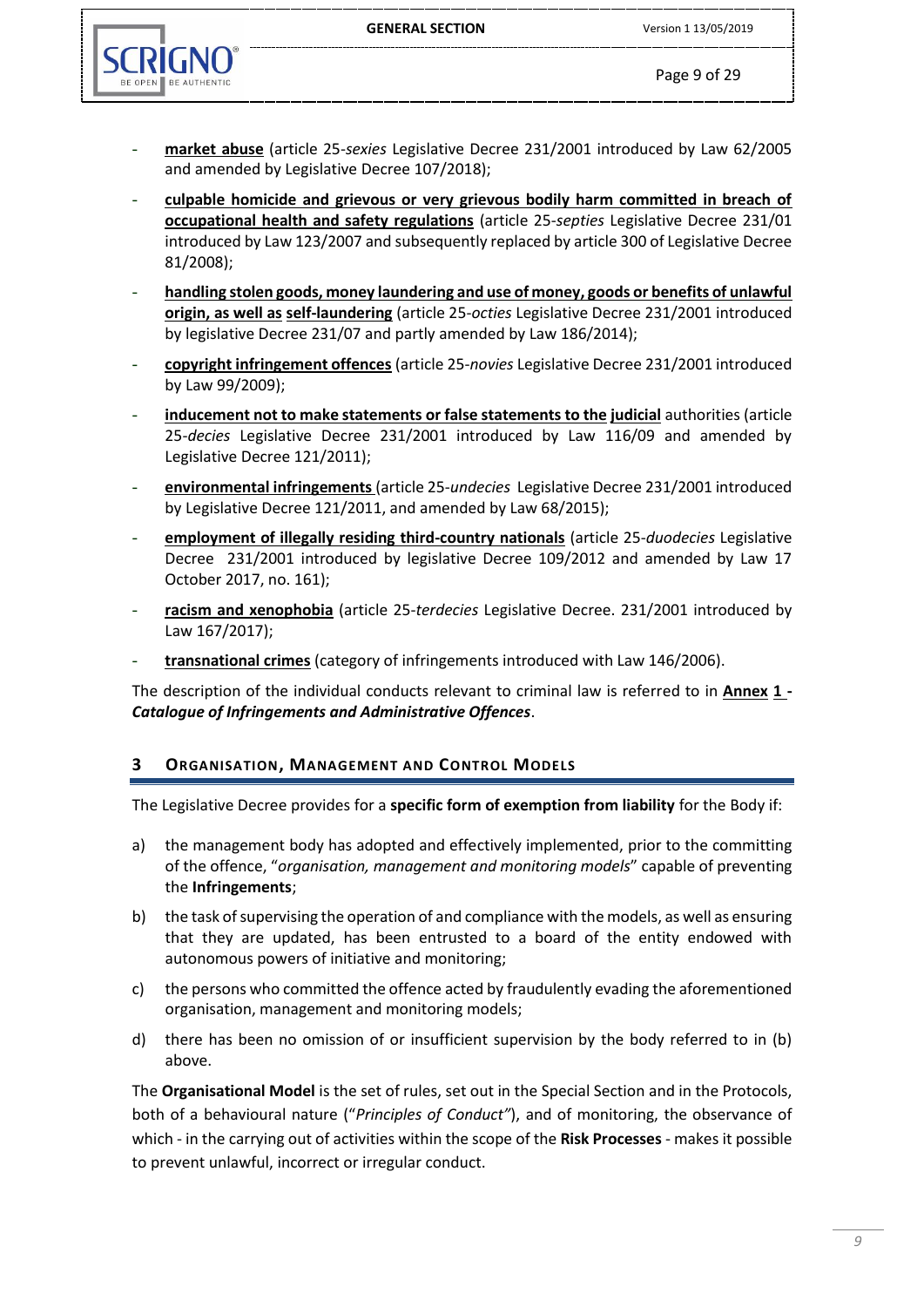Failure on the part of **Recipients** to comply with the Principles of Conduct and the operating procedures set out in the Special Section and in the Protocols is punishable. To this end, the Organisational Model also includes a disciplinary system, provided for and illustrated in this document.

# <span id="page-9-0"></span>**4 THE CONFINDUSTRIA GUIDELINES**

In preparing this document, Scrigno drew inspiration from the Confindustria Guidelines.

It is understood that the decision not to adapt the Organisational Model to some of the indications of the Confindustria Guidelines does not affect its validity. Since the Organisational, Management and Control Models have to be drafted with reference to the actual reality of the Company, they may well deviate from the Confindustria Guidelines which, by their very nature, are general.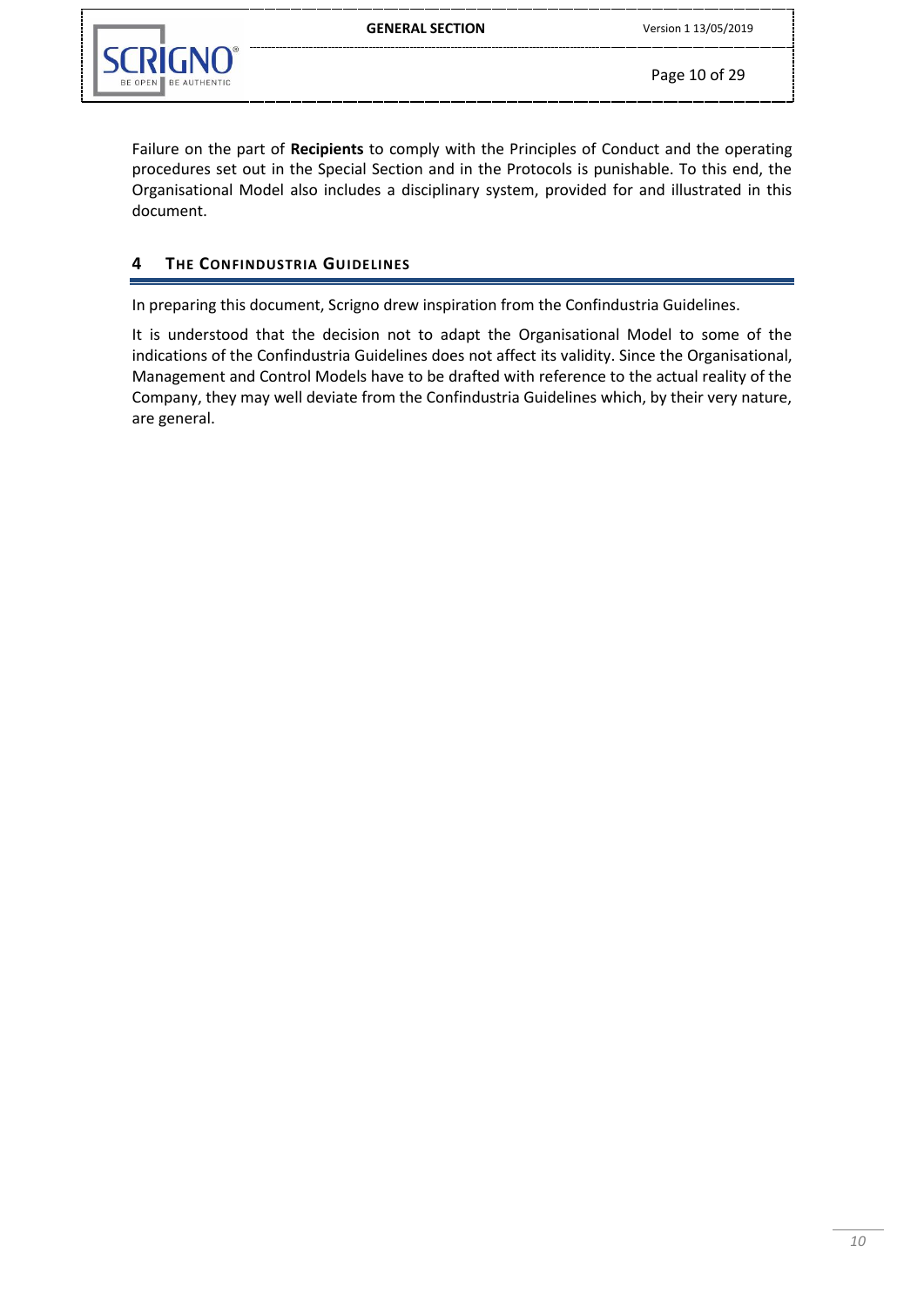

Page 11 of 29

# **SECTION II**

# <span id="page-10-0"></span>**5 COMPANY DESCRIPTION**

# <span id="page-10-1"></span>5.1 **SCRIGNO S.P.A. HISTORY AND ACTIVITIES**

Established in 1989, Scrigno is a *leader* in the design, manufacture and commercialisation of exclusive frames for concealed sliding doors and windows.

Scrigno's mission is to create door opening systems of outstanding quality, which improve the comfort and environment of their users, and to contribute to the quality of living.

The Company operates through three different locations, namely:

- Via Casale Sant'Ermete, Santarcangelo di Romagna;
- Via Pietà, Savignano sul Rubicone;
- Via Bevilacqua, Savignano sul Rubicone;

Since 2003 it has had a branch in central France, at Montceau-les-Mines with Scrigno France, since 2009 in Barcelona with Scrigno España, since 2014 in Prague with Scrigno SRO and, most recently, since March 2019 in Frankfurt with Scrigno Deutschland.

Scrigno is also active in the security industry with its subsidiary Master, manufacturing 30,000 security doors a year at its Piacenza factory.

Scrigno has UNI EN ISO 9001:2015 Quality System Certification.

# <span id="page-10-2"></span>5.2 **CODE OF ETHICS**

On 13 May 2019, the Code of Ethics was approved (**Annex 2**), which defines the values that inspire the **Company** during the carrying out of its activities.

The Code of Ethics contains the ethical principles and rules of conduct that Top Management, Employees, Consultants, Collaborators, Business Partners, Suppliers and all those who work in the name of or on behalf of the **Company** are required to respect and/or share.

The provisions of the **Organisational Model** are inspired by the ethical principles and rules of conduct contained in the Code of Ethics and are integrated and compatible with it.

#### <span id="page-10-3"></span>5.3 **PURPOSE AND STRUCTURE OF THE ORGANISATIONAL MODEL**

The adoption of an **Organisational Model** in line with the provisions of the **Legislative Decree** and in particular of Articles 6 and 7, together with the issuance of the Code of Ethics, was undertaken in the belief that this initiative may also constitute a valid tool to raise awareness among the Recipients, so that they, in the execution of their activities, adopt a correct and straightforward conduct, so as to prevent the risk of committing Predicate offences.

More specifically, the Model puts forward the following aims:

- a) to set up a *structured, organic system of prevention and monitoring*, aimed at reducing the risk of the committing of infringements related to the company's activities and preventing/countering any unlawful conduct;
- b) to instil, in all those who work in the name of and/or on behalf of the **Company**, particularly in "areas of activity at risk", an *awareness that*, by violating the provisions indicated, they may incur an *offence punishable by sanctions*, including criminal sanctions, and which may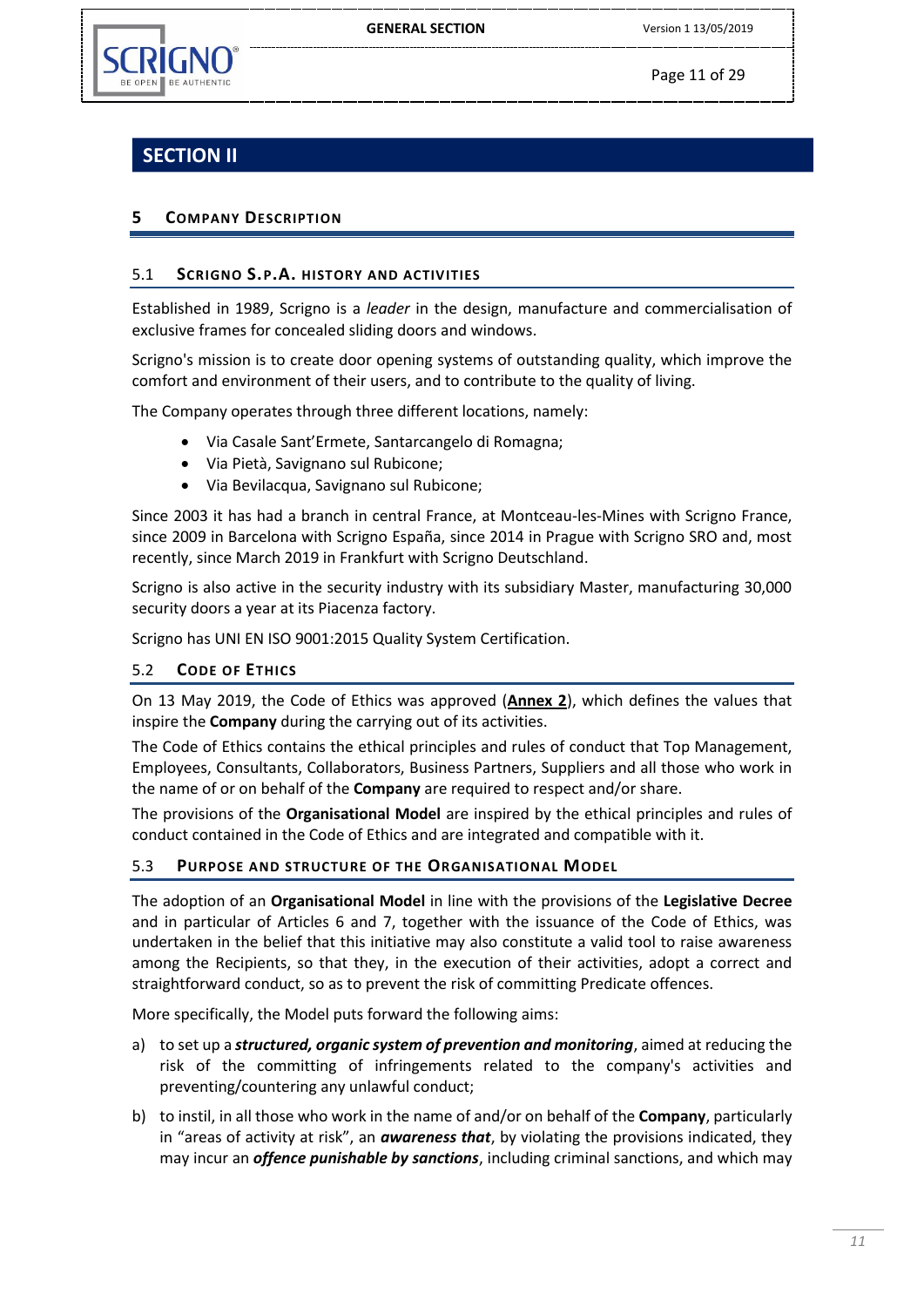

also entail sanctions for the **Company**;

- c) to inform the Recipients that violation of the provisions contained in the Model with which they are required to comply will result in the *application of appropriate sanctions and, in the most serious cases, termination of the contractual relationship*;
- d) to reiterate that the *Company does not tolerate unlawful conduct* of any kind and for any purpose whatsoever, since such conduct (even if the Company were apparently in a position to benefit from it) is in any case contrary to the ethical principles with which the **Company**  intends to comply.

The Organisational Model prepared by the **Company** is aimed at defining a system of preventive monitoring, directed primarily at planning the training and implementation of the **Company's** decisions in relation to the risks/infringements to be prevented, and in particular consists of:

- the Code of Ethics, which identifies the primary values with which the **Company** intends to comply and thus sets the general guidelines for the business;
- an up-to-date, formalised and clear organisational system which guarantees an organic allocation of tasks and an adequate level of segregation of duties;
- formalised protocols/procedures aimed at regulating the carrying out of activities, in particular with regard to processes at risk, providing for appropriate monitoring points, as well as the separation of duties between those who carry out crucial phases or activities within these processes;
- a clear allocation of powers of authorisation and signature, consistent with organisational and management responsibilities;
- monitoring systems, primarily relating to the potential committing of predicate offences, able to provide prompt warning of the existence and emergence of general and/or specific critical situations.

# <span id="page-11-0"></span>**6 RECIPIENTS**

The recipients of this **Organisational Model** are:

- President, CEO and other members of the Board of Directors;
- employees or other persons irrespective of their relationship with the **Company**  subject to the direction or supervision of one of the above-mentioned persons.

Compliance with the provisions of the **Legislative Decree**, as well as compliance with the conduct principles set out in the **Code of Ethics**, is also required of third parties working for Scrigno by means of special contractual clauses - where possible.

# <span id="page-11-1"></span>**7 ADOPTION OF THE ORGANISATIONAL MODEL BY THE COMPANY**

Scrigno - within the framework of the already existing preventive monitoring system - has put in place the necessary activities to adapt this monitoring system to the provisions of the **Legislative Decree.**

By adopting the **Organisational Model**, the **Company** has set itself the objective of adopting a set of Principles of Conduct and operating procedures aimed at planning the training and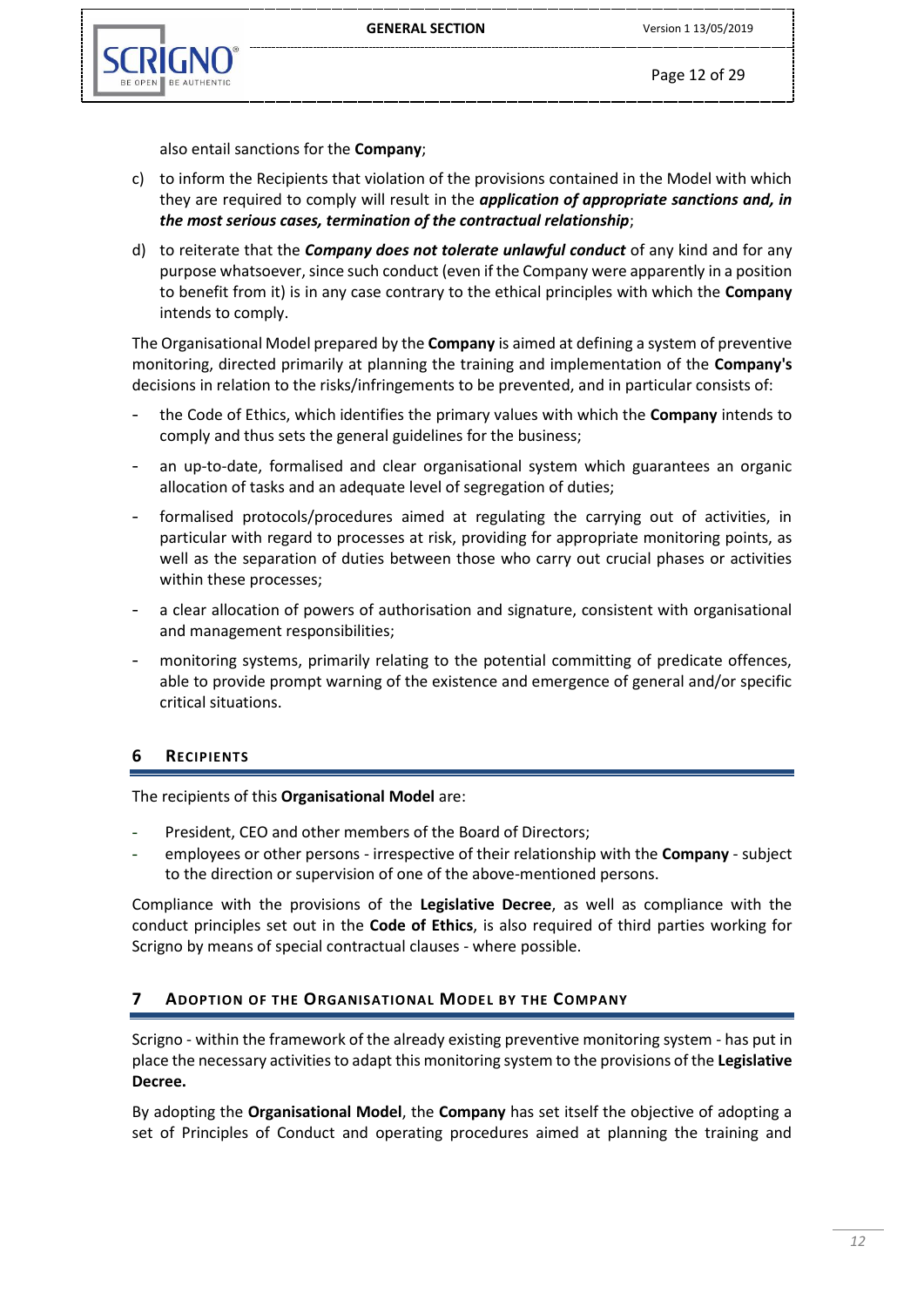

implementation of decisions in relation to the infringements to be prevented, in compliance with the system of allocation of duties and delegation of powers, as well as internal procedures.

The Special Section and the Protocols/Procedures, intended as rules to be complied with by the Recipients, are added to **Scrigno's** entire organisational set-up (organisation charts and power allocation system) and are integrated and compatible with it.

The **Organisational Model** was adopted by resolution of **Scrigno's** Board of Directors on 13 May 2019.

Amendments or supplements to the **Organisational Model** must be approved by the Board of Directors.

For non-substantial amendments, the Board of Directors shall appoint a delegated person who may make use of the opinion of the **Supervisory Board**. These amendments shall be communicated to the Board of Directors and ratified or, if necessary, supplemented or amended by the Board of Directors at the first useful meeting. Pending ratification does not invalidate amendments adopted in the meantime.

#### <span id="page-12-0"></span>7.1 **IDENTIFICATION OF RISK PROCESSES**

Article 6, paragraph 2, letter a) of the Legislative Decree expressly provides that the Organisational Model must "*identify the activities in the context of which infringements may be committed*". Therefore, the Company has analysed the business's activities, the decision-making and implementation processes within the individual company areas and the internal monitoring systems.

In particular, in the context of the above activities, the Company, with the support of external consultants, has taken steps to:

- a) identify the corporate activities in the context of which the Infringements and Administrative Offences could theoretically be committed;
- b) analyse the potential risks of wrongdoing as well as possible ways of committing them;
- c) identify the persons and corporate functions concerned;
- d) define and, if necessary, adapt the system of internal monitoring.

#### <span id="page-12-1"></span>7.2 **DETECTION AND IDENTIFICATION OF ACTIVITIES AT RISK**

At the end of the checks referred to in paragraph 7.1 above, the **Company** identified the corporate activities or the phases of the same in the context of which infringements and/or administrative offences may theoretically be committed (hereinafter "**Risk Processes**").

In order to identify the Risk Processes, the **Company** - with the support of external consultants - has carried out the following activities:

- a) examination of official company documentation;
- b) detailed mapping of company operations, based on the Company's organisational units and carried out by means of interviews and survey questionnaires;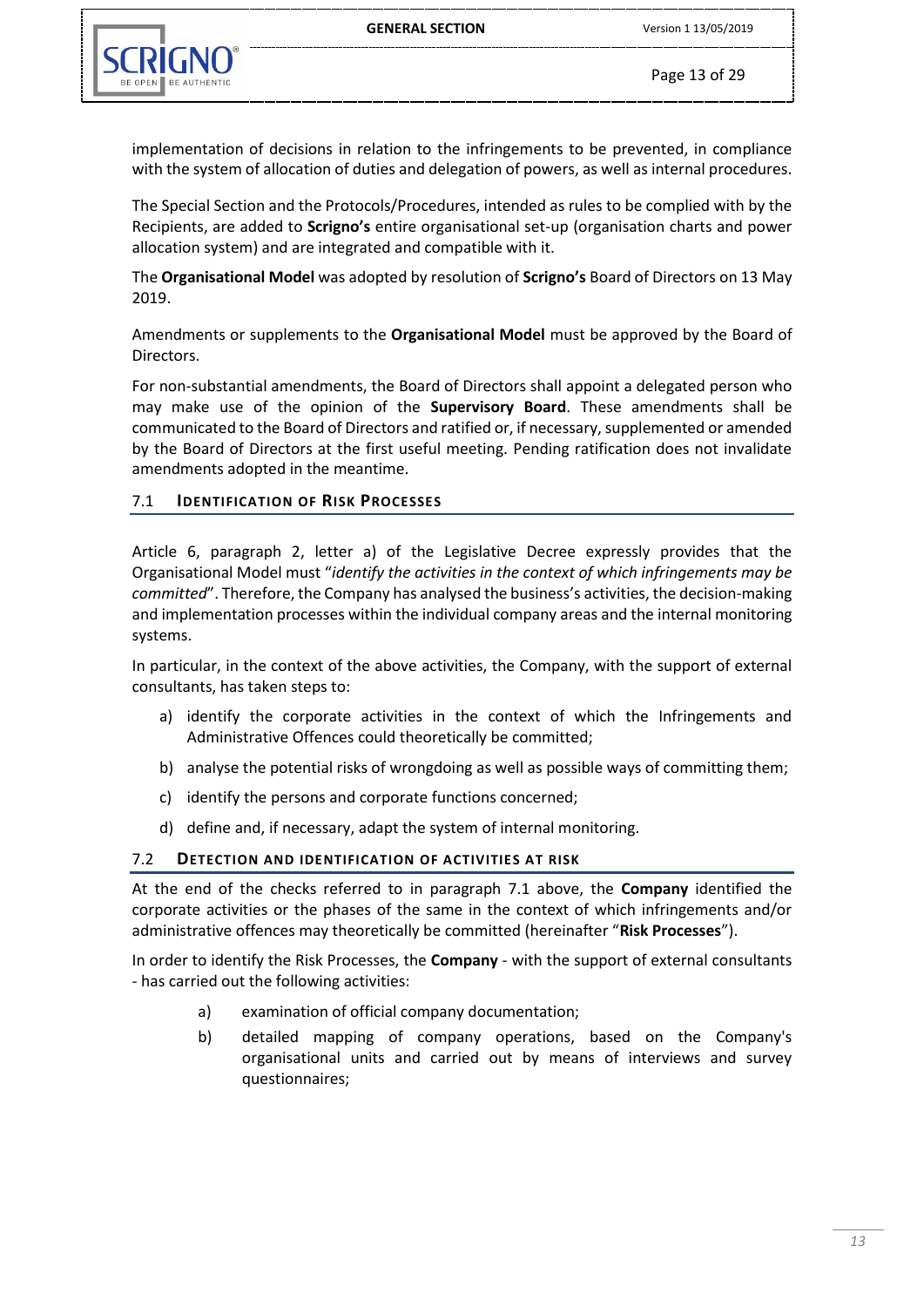

c) detailed analysis of each individual activity, aimed at verifying the precise contents, the solid operating methods, the division of competences, as well as the existence or non-existence of each of the infringement hypotheses indicated by the Legislative Decree.

In the current version of the **Organisational Model**, the areas of activity referring to the following categories of predicate offences are identified as **Risk Processes** in relation to the **Legislative Decree**, and consequently regulated for the purpose of preventing the committing of **Infringements**:

- **infringements committed in relationships with the Public Administration** (Articles 24 and 25);
- **computer crimes and unlawful processing of data** (article. 24-*bis*);
- **organised crime offences** (article. 24-*ter*);
- **forgery of coins, legal tender, revenue stamps and crimes relating to distinctive** signs (article 25-*bis*);
- **offences against trade and industry** (article 25-*bis*.1)
- **corporate offences** (article 25-*ter*);
- **culpable homicide and grievous or very grievous bodily harm** (article 25-*septies*);
- handling stolen goods, money laundering and use of money, goods or benefits of unlawful **origin, as well as self-laundering** (article 25-*octies*);
- **copyright infringement offences** (article 25-*novies*);
- **inducement not to make statements or false statements to the judicial authorities** (article 25-*decies*);
- **environmental infringements** (article 25-*undecies*);
- **employment of illegally residing third-country nationals** (article 25-*duodecies*);
- transnational crimes (Law 146/2006).

The Company, in relation to the corporate activity carried out, has deemed the safeguards set out in the Code of Ethics sufficient for the infringements listed below:

- offences related to terrorism or subversion of the democratic order (article 25-quater);
- **female genital mutilation practices (article 25-quater 1);**
- **crimes against individuals (article 25-quinquies);**
- **market abuse (art. 25-sexies);**
- racism and xenophobia (article 25-terdecies).

The **Company** undertakes to carry out continuous monitoring of its activities, both in relation to the infringements listed above and in relation to possible amendments and supplements to the **Legislative Decree.**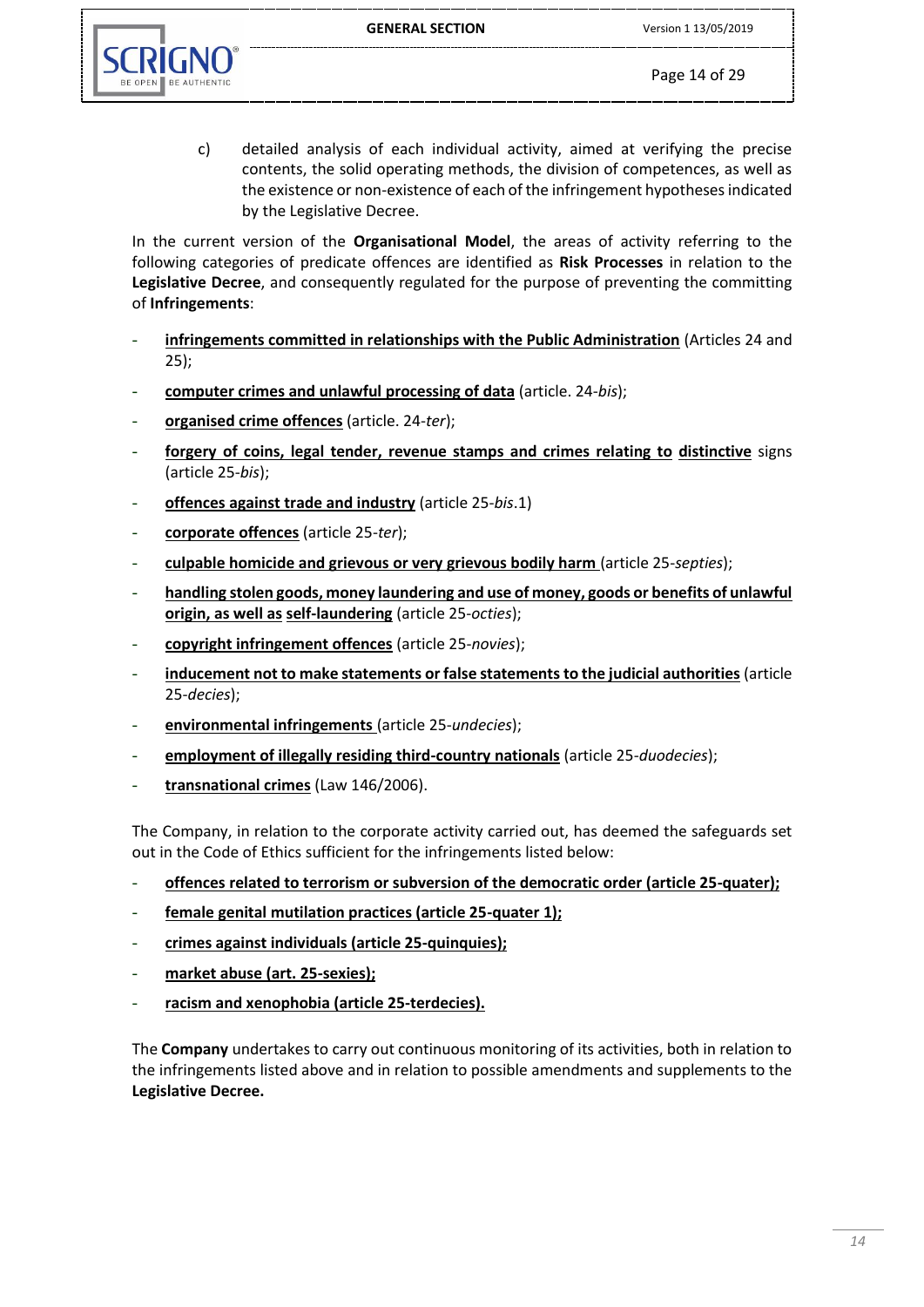

Page 15 of 29

## <span id="page-14-0"></span>7.3 **DESIGN OF ORGANISATIONAL AND PROCEDURAL SAFEGUARDS**

Pursuant to the provisions of Article 6(2) of the Decree, the **Organisational Model** must, among other things, "*provide for specific protocols aimed at planning the formation and implementation of the entity's decisions in relation to the offences to be prevented*".

The aforementioned provision emphasises the need to establish - or improve where they exist appropriate mechanisms for proceduralist management and decisions, in order to make the various stages of each business process documented and verifiable.

It is therefore clear that the set of organisational structures, activities and operating rules applicable - on the instructions of the *management* - within the company must be preordained to this specific objective, with the intention of guaranteeing, with reasonable certainty, the achievement of the purposes falling within an adequate and efficient risk monitoring system, including that of incurring the sanctions provided for by the **Legislative Decree**.

The existing organisational set-up is inspired by the following principles:



# <span id="page-14-1"></span>**8 DISSEMINATION, COMMUNICATION AND TRAINING**

Adequate training and ongoing/periodic information for the staff on the principles and prescriptions contained in the **Organisational Model** are factors of great importance for the correct and effective implementation of the company's prevention system.

**Recipients** are required to be fully aware of the objectives of fairness and transparency that are intended to be pursued by the **Organisational Model** and of the methods by which the **Company** intends to pursue them, by setting up an adequate system of procedures and monitoring.

#### <span id="page-14-2"></span>8.1 **INITIAL COMMUNICATION**

The adoption of this **Organisational Model** is communicated to the **Recipients** by means of the delivery of a copy of the same (in paper and/or electronic format), which must be accompanied by a signed acknowledgement of receipt, and by posting the document in a place that is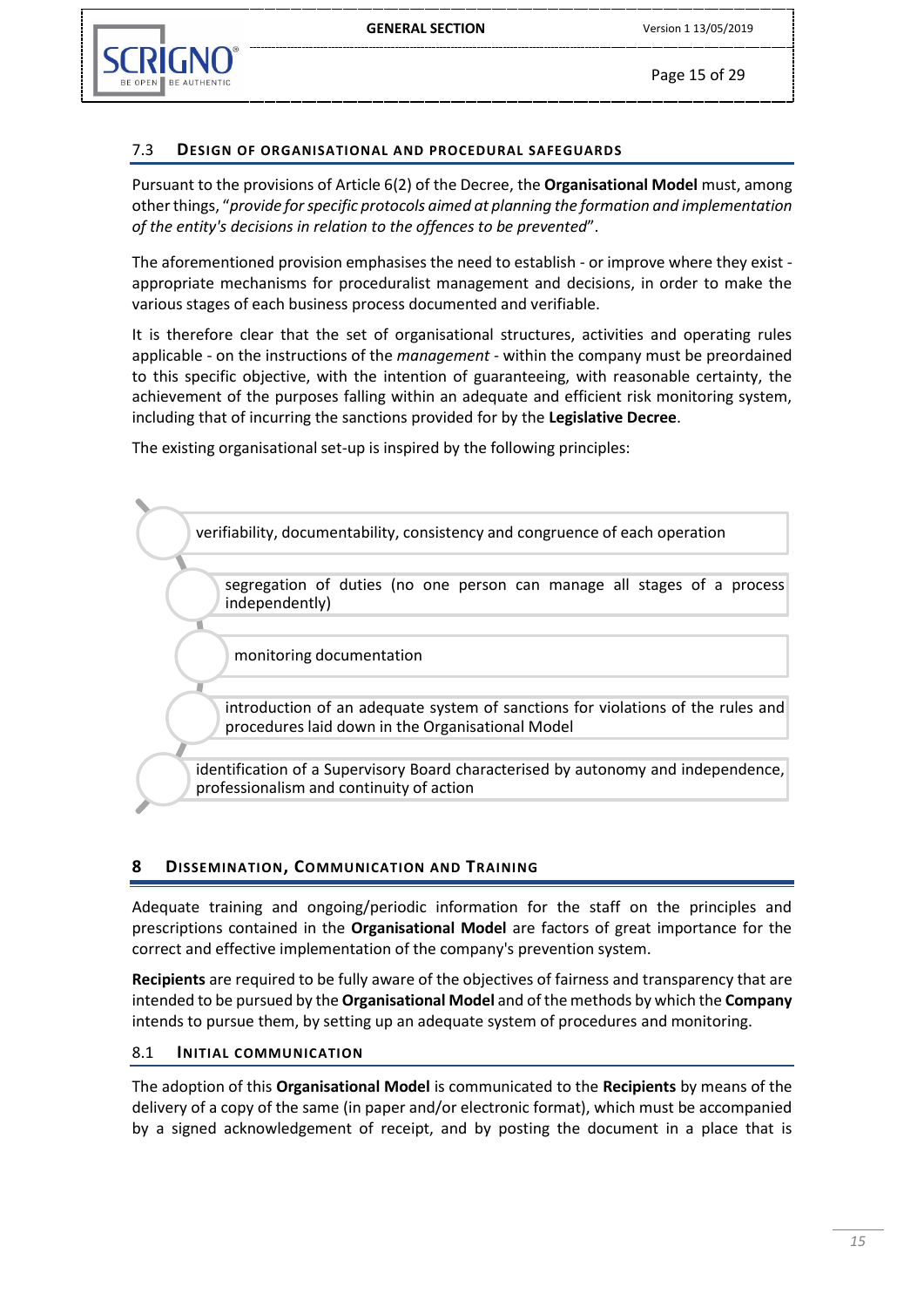

Page 16 of 29

accessible to all **Recipients**. In addition, the Company shall ensure the publication of the Model on the company *intranet.*

New employees will be informed of the adoption of the **Organisational Model** by being given a copy of it along with the **Code of Ethics** (in paper and/or electronic format).

#### <span id="page-15-0"></span>8.2 **COMMUNICATION OF ANY CHANGES TO THE ORGANISATIONAL MODEL**

Any amendment to the Organisational Model must be communicated to the **Recipients**, with an illustration of the amendments themselves, via means - including computerised ones - designed to prove that the communication has been effectively and knowingly received.

#### <span id="page-15-1"></span>8.3 **TRAINING**

The training activity aimed at disseminating knowledge of the regulations set out in the **Legislative Decree** is differentiated, in terms of content and delivery methods, according to the Recipients' qualification, the risk level of the area in which they operate and whether or not they have a representative role for the **Company**

In particular, the level of training and information of the **Company's** staff shall be more in-depth with regard to those working in the areas of activity at risk.

In addition to specific courses, training also includes the use of dissemination tools, such as occasional e-mail updates or internal informative notes.

In any case, following the formal adoption of the **Organisational Model** by the Board of Directors, a general introductory course will be held, aimed at illustrating the reference regulatory framework, the reference principles of the Organisational Model, the disclosure obligations and the rules of conduct to be followed in the areas at risk.

The training programme may be carried out in such a way as to enable, among other things, all **Recipients** to be kept up to date on new developments and supplements to the legislation and to the **Organisational Model**.

For new recruits working in areas of activity at risk, specific training sessions will be provided, in agreement with the relevant line manager.

Compulsory participation in the training sessions will be formalised by requesting a signature of attendance, and if necessary, also electronically.

Within the scope of its powers, the **SB** may provide for specific checks aimed at verifying the quality of the content of training programmes and the actual effectiveness of the training provided.

Failure to participate without a justified reason may be assessed by the **Company** as a violation of the **Organisational Model**.

#### <span id="page-15-2"></span>8.4 **INFORMATION TO THIRD PARTIES**

Scrigno also promotes knowledge of and compliance with the Organisational Model among External Collaborators and other third parties identified by the Supervisory Board. The latter shall therefore be provided with specific information on the principles, policies and procedures adopted by the Company on the basis of this Model, as well as the texts of the contractual clauses which, consistent with the principles, policies and Protocols contained in the Organisational Model and in the Code of Ethics, will be adopted by the Company.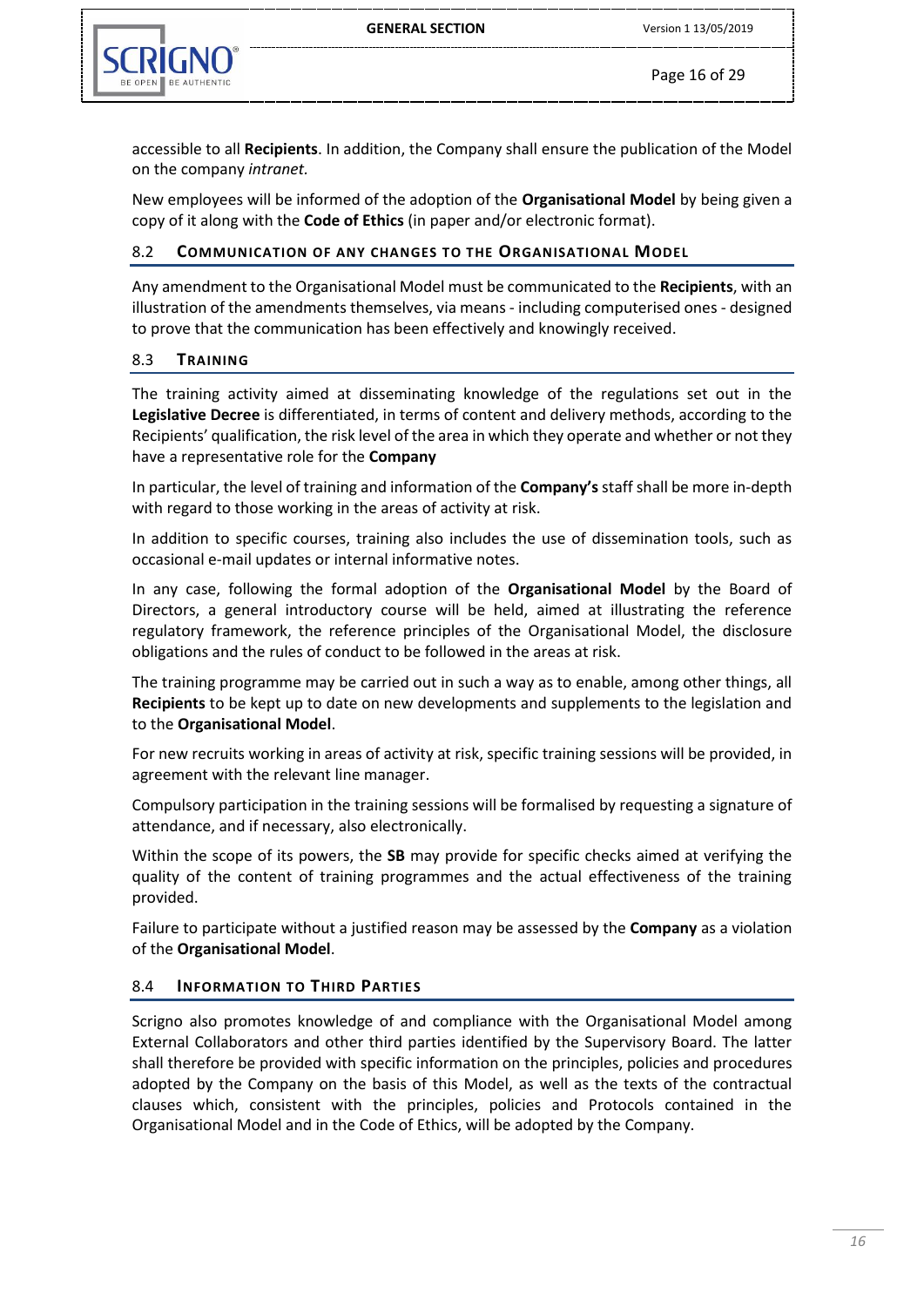Page 17 of 29

# <span id="page-16-0"></span>**9 SUPERVISORY AND MONITORING BOARD**

# <span id="page-16-1"></span>9.1 **ROLE OF THE SUPERVISORY BOARD**

The Scrigno **Board of Directors**, in implementation of the provisions of the Legislative Decree, has established **the Supervisory and Control Board (SB)**, which is responsible for **monitoring the operation of and compliance with the Organisational Model**, as well as for **updating it**. The Company's **Supervisory Board** is therefore responsible for the supervisory and monitoring activities provided for in the **Organisational Model**.

The appointment of the SB, as well as any revocation (for just cause), is the responsibility of the Board of Directors. The SB reports directly to the **Board of Directors.**

According to the provisions of the Decree (Articles 6 and 7) and the indications contained in the Report accompanying the Legislative Decree, the characteristics of the SB must be:



#### 1. Autonomy and independence

The requirements of autonomy and independence ensure the effective fulfilment of the tasks and functions assigned to the SB. To this end, it is necessary that the SB is not directly involved in the management activities that are the subject of its monitoring activities, nor is it hierarchically subordinate to those who carry out these activities.

These requirements can be achieved by guaranteeing the highest degree of hierarchical independence for the SB, by providing for *reporting* to the Top Management, or the President, CEO and the other members of the Board of Directors.

2. Professionalism

The SB must have technical and professional skills appropriate to the duties it is called upon to perform. These characteristics, together with independence, guarantee objective judgement.

- 3. Continuity of action The SB must:
- 1 work constantly on the supervision of the Organisational Model with the necessary powers of investigation, also with the support of external Consultants;
- 2 ensure that the Organisational Model is implemented and constantly updated;
- 3 not carry out operational tasks that may affect the overall view of the company's activities that is required of them.

#### <span id="page-16-2"></span>9.2 **COMPOSITION AND APPOINTMENT OF THE SUPERVISORY BOARD**

The **Company**, in line with the indications provided by Confindustria, has opted for a multimember board. At the time of appointment, the Board of Directors obtains evidence of the requirements of independence, professionalism and honesty pursuant to Article 109 of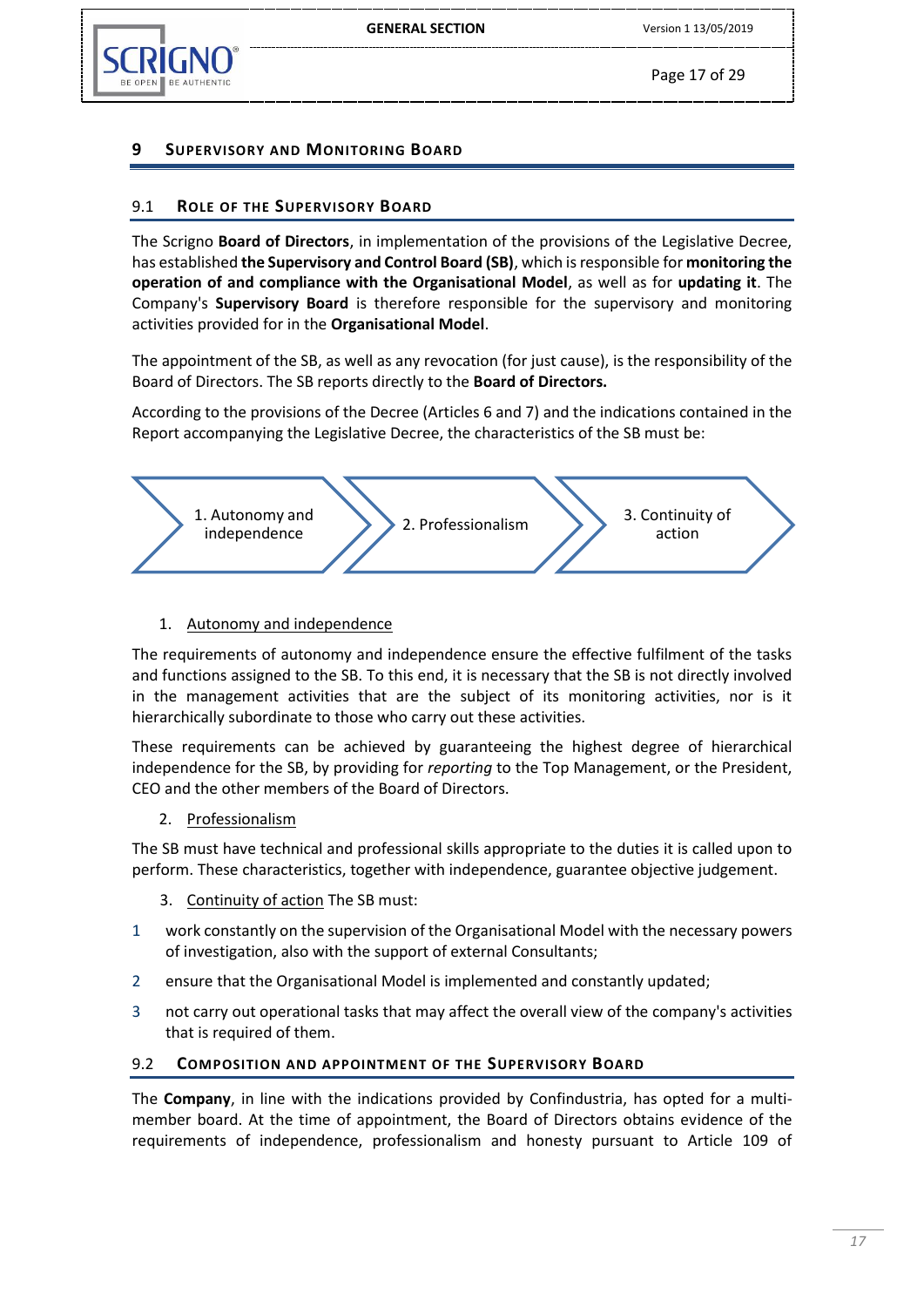

Legislative Decree 1 September 1993, no. 385 (*"Requirements of professionalism and honesty from company representatives"*).

The SB remains in office for the period defined by the Board of Directors in the act of appointment. Its replacement before expiry of the term of office is only permitted in cases of just cause or justified reason, such as, by way of example:

- voluntary renunciation by the SB;
- incapacity due to natural causes;
- failure to meet the requirements of good repute;
- failure to inform the Board of Directors of the occurrence of a cause for relinquishment referred to in paragraph 9.3 below;
- the occurrence of one of the causes of suspension or revocation referred to in paragraph 8.3 below.

The Board of Directors of the **Company** shall establish the annual remuneration payable to the **Supervisory Board** for the entire term of office.

In the event of relinquishment, suspension or revocation of a member of the **Supervisory Board**, the Board of Directors shall reinstate its membership.

For all other operational aspects, the **SB** will regulate itself by means of specific Regulations, accompanied by rules to ensure its best operation. The adoption of these regulations shall be brought to the attention of the Board of Directors at the first meeting.

#### <span id="page-17-0"></span>9.3 **CAUSES OF (IN)ELIGIBILITY, REVOCATION, RELINQUISHMENT AND SUSPENSION OF THE SUPERVISORY BOARD**

As regards the requirements of honour, persons who find themselves in the conditions laid down in Article 2382 of the Italian Civil Code may not take on the role of members of the **Supervisory Board**. "*Causes of ineligibility and relinquishment*".

In order to allow the Board of Directors to assess whether or not there are grounds for incompatibility with the duties or a conflict of interest, the **SB** must notify the Board of Directors when it examines the proposal for appointment:

- conflicts of interest, even potential ones, with the Company;
- direct or indirect ownership of significant shareholdings in the Company pursuant to Article 2359 of the Italian Civil Code;
- administrative duties with delegated or executive powers in the Company;
- pending, in Italy or abroad, criminal proceedings or convictions, even if not final, or application of the penalty at the request of the parties ("*plea bargaining*"), without prejudice to the effects of rehabilitation or extinction of the infringement.

**SB** will be responsible for promptly communicating any changes that may occur during its term of office.

It is up to the Board of Directors, upon receipt of such notification, to assess the requirements of honour and compatibility.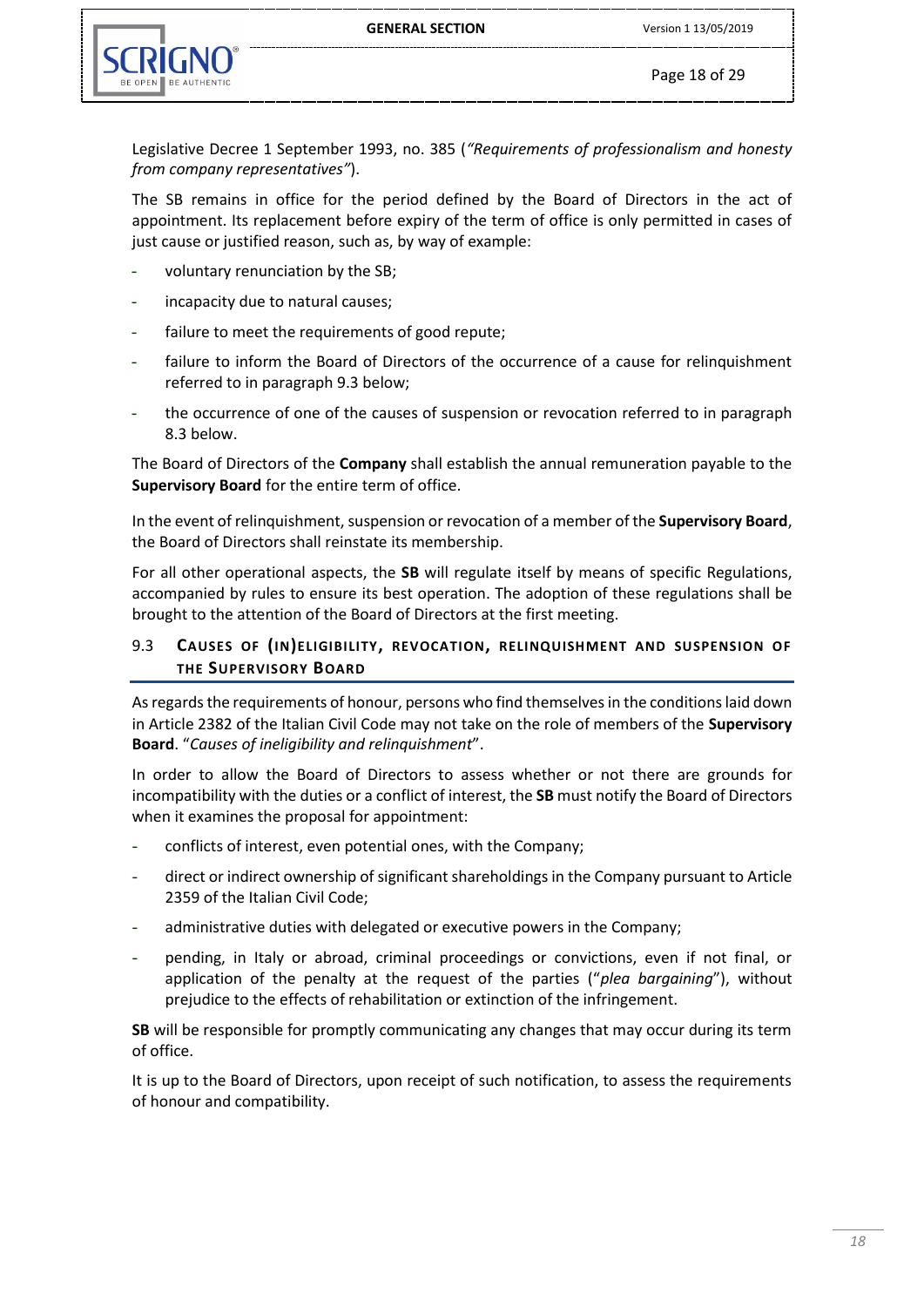

Page 19 of 29

#### **Revocation**

The Board of Directors of the **Company** may dismiss the **SB** in the event of significant breaches of the mandate conferred, with regard to the tasks indicated in the **Organisational Model**; in the event of violation of the obligations set out in the **SB** Regulation, and when the Board of Directors becomes aware of the aforementioned causes of ineligibility, which predate the appointment of the **SB** and are not indicated in the self-certification; when the causes of relinquishment specified below occur.

#### **Relinquishment**

The **Supervisory Board** shall cease to hold office if, after its appointment, it is:

- in one of the situations referred to in Article 2382 of the Italian Civil Code. "*Causes of ineligibility and relinquishment*";
- in the event of loss of the requirements of good repute.

#### **Suspension**

The following constitute grounds for suspension from the **Supervisory Board**:

- the application of a personal precautionary measure;
- the provisional application of one of the preventive measures provided for in Article 10(3) of Law No 575 of 31 May 1965 "*Provisions against the Mafia"*, as replaced by Article 3 of Law No 55 of 19 March 1990, as amended.

# <span id="page-18-0"></span>9.4 **ACTS OF VERIFICATION OF THE EFFECTIVENESS AND CONSTANT ADAPTATION OF THE ORGANISATIONAL MODEL AND PLAN OF ACTION**

The **SB**, in coordination with the heads of the organisational units concerned in each case, must periodically check the effectiveness and suitability of the **Organisational Model** to prevent the committing of the infringements referred to in the **Legislative Decree**. In particular, there are:

- 1 **checks on individual acts.** To this end, it will periodically verify the acts and contracts relating to the processes at risk, in accordance with the procedures it has identified;
- 2 **verification of the Special Section and Protocols.** To this end, it will periodically verify the effectiveness and implementation of the Special Section and Protocols of this Organisational Model;
- 3 **checks on the level of knowledge** of the Organisational Model, by also analysing requests for clarification or notification of reports received;
- 4 **periodic updating** of the Risk Assessment activity aimed at reviewing the map of activities potentially at risk, in particular in the presence of changes in the organisation or business, as well as in the event of additions or supplements to the Legislative Decree.

The **SB** presents its **Action Plan** annually to the Board of Directors, for the purpose of a planned exercise of the assigned supervisory powers, informing it of the activities it plans to carry out and the areas that will be subject to checks. The **Supervisory Board** may in any event carry out checks not provided for in the Action Plan (so-called "surprise checks"), within the framework of sensitive corporate activities and where it deems it necessary for the performance of its duties.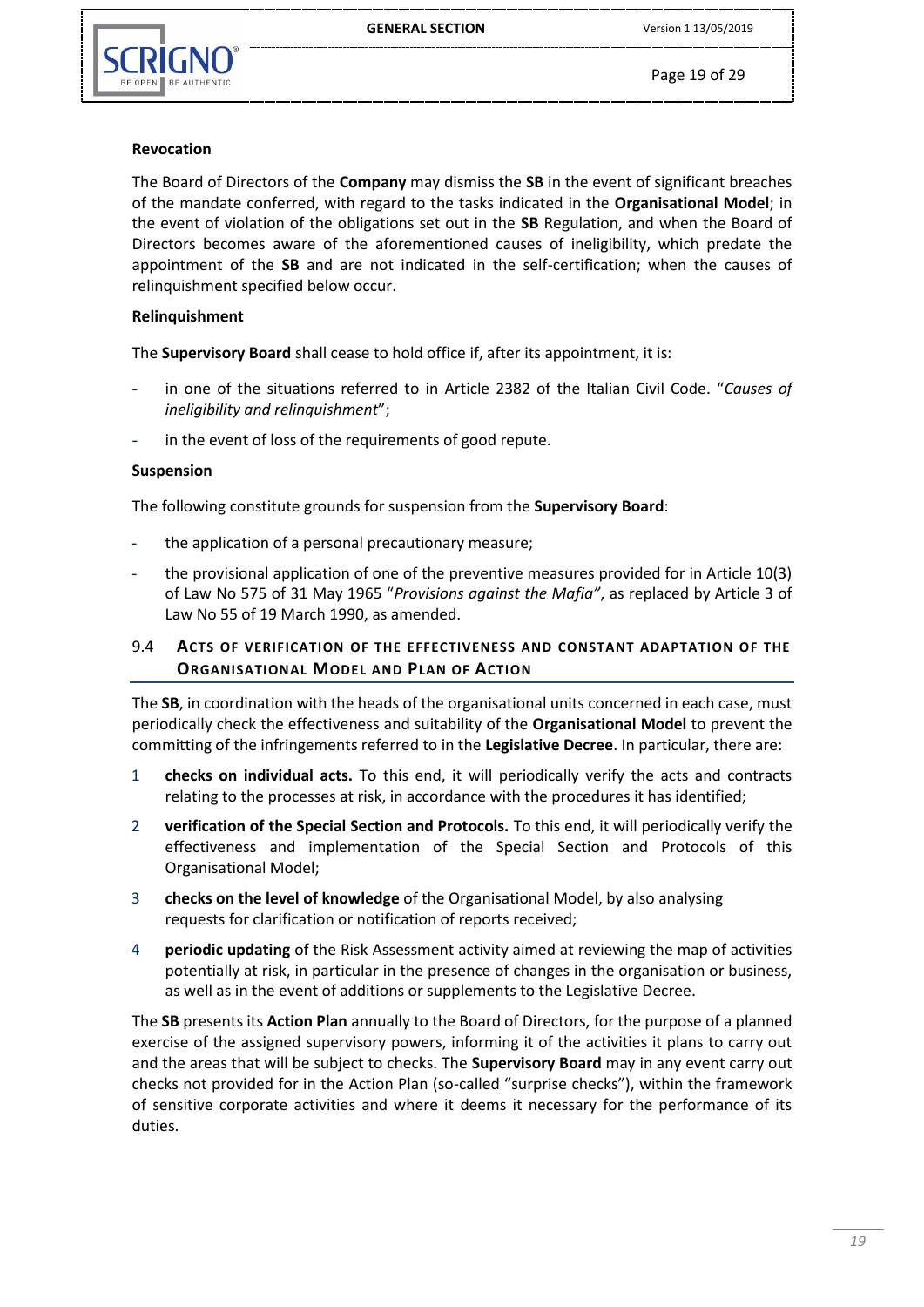

Page 20 of 29

In implementing the Action Plan, the **SB** adopts useful procedures for carrying out its supervisory and control activities, which will be communicated to the departments concerned, and may set up working groups on particular issues. In the event of special circumstances (e.g. emergence of previous violations or high turnover), the **SB** will take care to apply systematic procedures to research and identify the risks under analysis.

In particular, it may request to consult the documentation relating to the activities carried out by the individual Organisational Units and by the persons in charge of the processes at risk subject to monitoring and/or verification, extracting copies if necessary, as well as conducting interviews and requesting, if necessary, written reports. In the course of such operations, the Head of the organisational unit concerned must be kept constantly informed.

Following the checks carried out, the **SB** may report any observations and/or suggestions to the Manager.

The activities carried out by the **SB** must be documented, even in summary form. The relevant documentation must be kept by the **SB** in such a way as to ensure its confidentiality, also in compliance with the legislation on the protection of personal data.

The **SB**, following the checks it has carried out, the regulatory changes that have taken place in each case and the possible emergence of new processes at risk, proposes the adjustments and updates to the **Organisational Model** that it considers appropriate to the Board of Directors.

For the verification activity, the **SB** may rely on the support of external Consultants with appropriate expertise in the field.

For the specific purposes of carrying out the assigned duties, the Board of Directors, also taking into account the activities of the **SB**, allocates a *budget* for carrying out the activity, in order to ensure adequate economic and managerial autonomy, except in the case of documented emergencies for which the **SB** can meet the expense, informing the President and giving notification at the first useful Board of Directors meeting.

#### <span id="page-19-0"></span>9.5 **INFORMATION FLOWS AND REPORTS TO THE SB OF VIOLATIONS**

**Recipients** of this **Organisational Model** shall promptly report the following information to the SB:

- 1 the committing or attempted committing of unlawful conduct as covered by the **Legislative Decree**;
- 2 any violations of the behavioural and operational procedures laid down in the **Organisational Model** of which they have become directly or indirectly aware;
- 3 in any case, any act, fact, event or omission noted or observed in the exercise of the responsibilities and duties assigned, with a profile of criticality with respect to the rules of the **Legislative Decree**;
- 4 observations on the adequacy of the system, highlighting emerging needs.

The reports referred to above, based on precise and concordant factual elements, may be forwarded electronically to the SB at the**e-mail address** - [odv@scrigno.it,](mailto:odv@scrigno.it) or in paper form to the following **physical mailing address -** Via Casale, 975 47822 S. Ermete di Santarcangelo di Romagna (RN).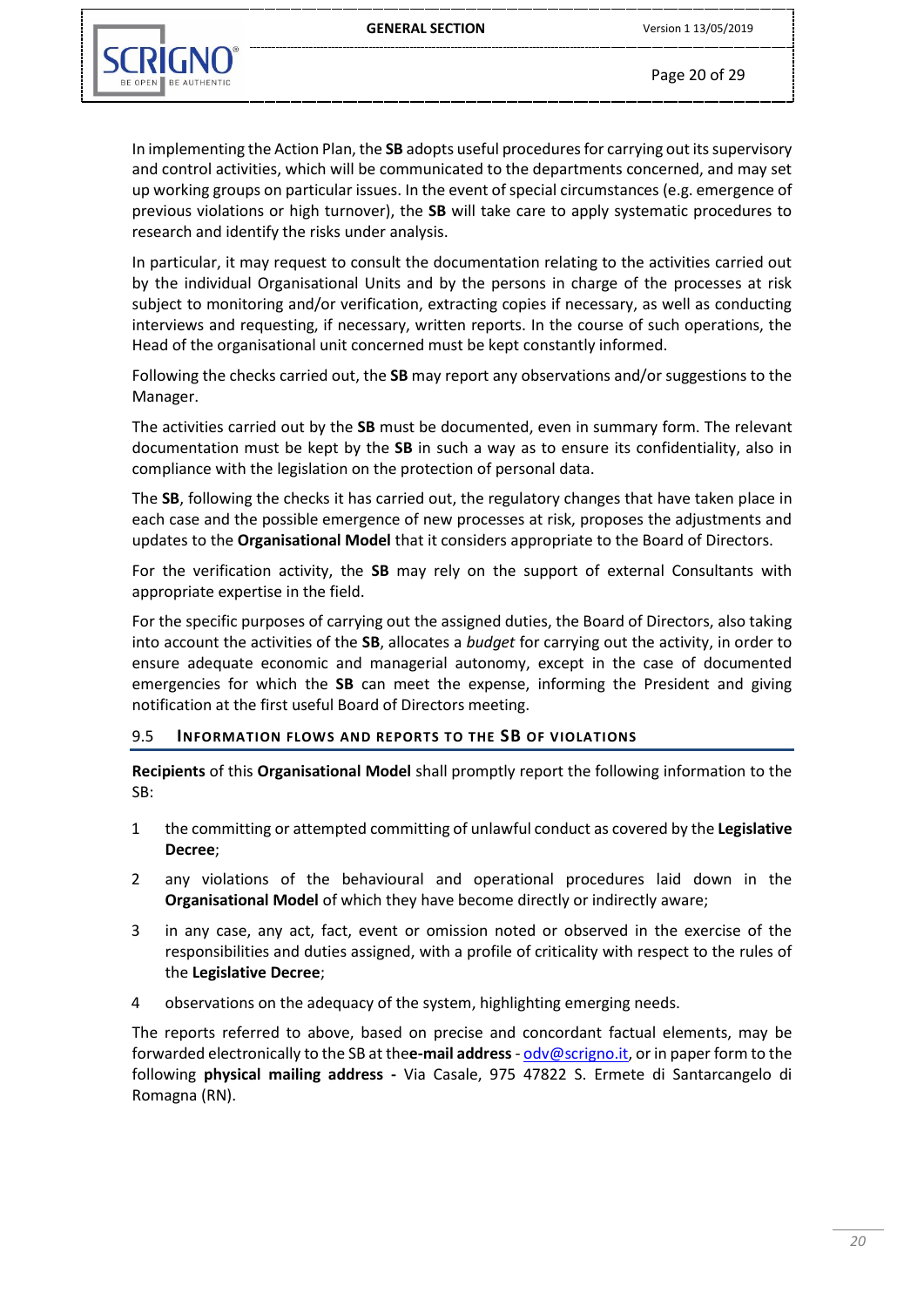

Page 21 of 29

The SB, and anyone who receives reports, shall act with the utmost confidentiality, in order to protect the reporting parties against any retaliatory, discriminatory and/or penalising behaviour, connected - directly or indirectly - to the report itself, which are expressly prohibited and subject to the sanctions provided for in the **Disciplinary System**, ensuring the secrecy of the identity of the reporting party (except in the event of any legal obligations).

On the basis of the information/knowledge available to it, the SB may exercise the monitoring and verification powers provided for in the Organisational Model - also involving the relevant corporate departments - in order to carry out an assessment; following these activities, the SB shall take the appropriate decisions, and in particular it may:

- 1 not proceed with further investigations and checks, possibly informing the reporting person, and archiving the documentation;
- 2 issue recommendations for corrective action;
- 3 propose disciplinary and/or contractual measures for the individuals involved in the reported infringements (both internal and external);
- 4 promptly inform the Board of Directors and the Board of Statutory Auditors for the adoption of the appropriate actions.

To this end, every report/communication sent to the SB is kept by the SB in a dedicated computer and/or paper file kept in accordance with the provisions of European Regulation 2016/679 on the protection of personal data (GDPR). It should be noted that only members of the SB will have access to these communications, and they undertake to use them solely for the inspection and verification purposes of the function they hold.

In addition to the reporting obligations referred to above, the **Top Management** is required to inform the Board:

- a. of any change affecting both the system of delegated powers and Scrigno's organisational structure;
- b. of the Company's extraordinary corporate transactions;
- c. of each new business activity;
- d. of any information relevant to compliance with, operation and updating of the Organisational Model.

The methods and timing of *ad hoc* information flows to the SB for specific areas of activity at potential risk of offence may be regulated in more detail by the Body itself.

Any omission or delay in communicating the above information flows to the **SB** shall be considered a violation of the **Organisational Model** and may be sanctioned in accordance with the provisions of the Disciplinary System referred to in paragraph 11 below.

#### <span id="page-20-0"></span>9.6 **VIOLATIONS DETECTED BY THE SB**

The SB assesses all reports of violations received or failures to comply with the Organisational Model detected in the exercise of its activity.

Recipients are required to cooperate with the SB, in order to enable the collection of further information deemed necessary by the SB for a correct and complete assessment of the report. Any consequent measures shall be applied in accordance with the provisions of the Disciplinary System referred to in paragraph 11 below.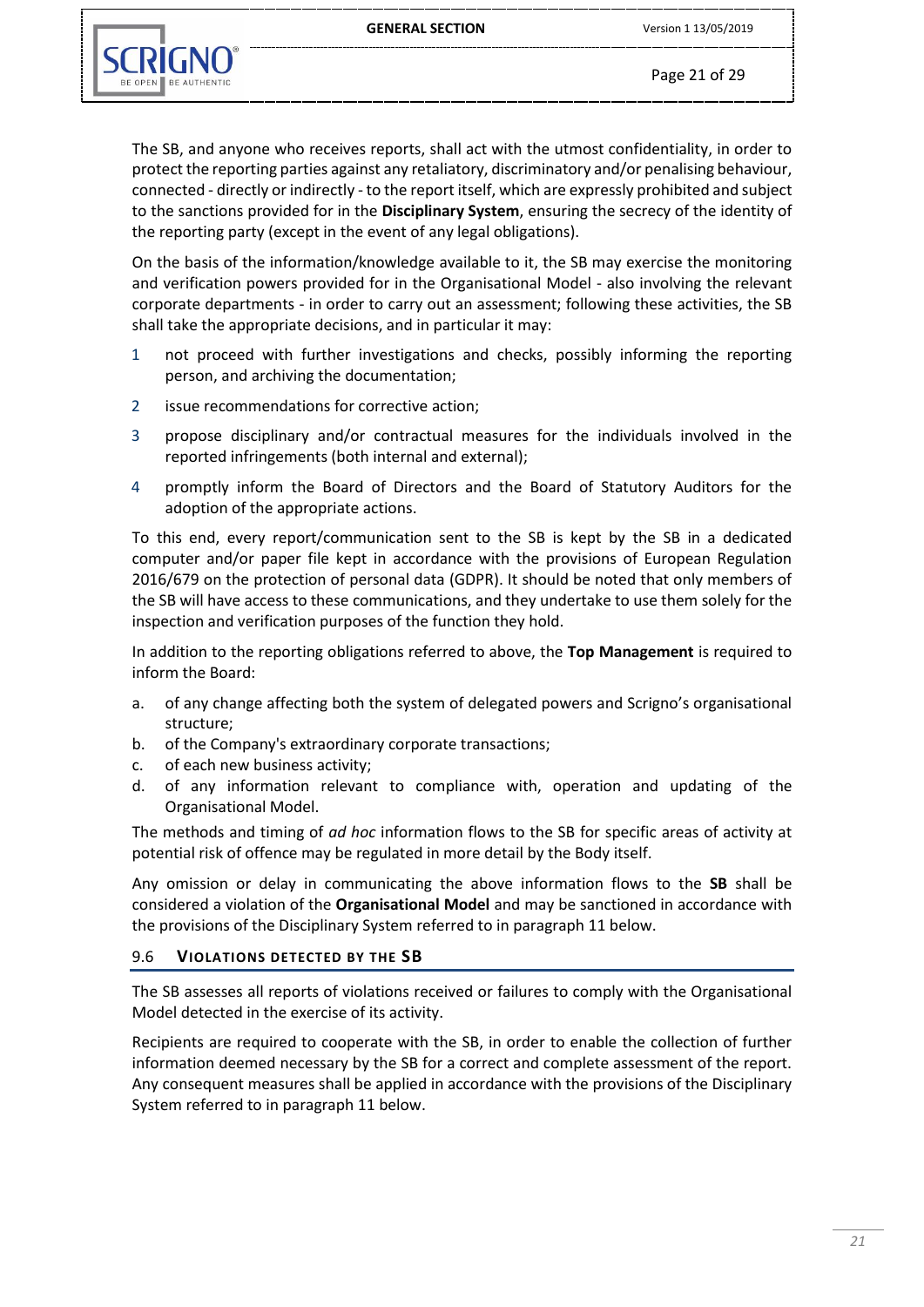

Page 22 of 29

The SB shall promptly report to the hierarchical manager of the person who committed the violation and to the Board of Directors any non-compliance with the Organisational Model detected in the exercise of its activity or reported by other corporate Organisational Units (after checking their grounds), in order to apply, against the person responsible for the violation, the procedure pursuant to the Disciplinary System referred to in paragraph 11 below.

If the violation is particularly serious or concerns the Company's Top Management, the SB shall inform the Board of Directors and, where appropriate, the Company's shareholders.

#### <span id="page-21-0"></span>9.7 **INFORMATION FROM THE SUPERVISORY BOARD TO THE CORPORATE BODIES**

The **SB** reports directly to the Board of Directors on issues relating to the **Organisational Model.**

The **SB shall inform** the **Board of Directors**, also in writing, on the application and effectiveness of the Organisational Model at least once every six months (indicating in particular the checks carried out and their outcome, as well as any updating of processes at risk), or at different times with reference to specific or significant situations.

The **SB may be convened by the Board of Directors** to report on its activities and may ask to confer with it. The **SB** may also ask to be heard by the Board of Directors whenever it deems it appropriate to report promptly on violations of the **Organisational Model** or to draw attention to critical issues relating to the operation of and compliance with the **Organisational Model**. In case of necessity and/or urgency, the **SB** may confer directly with the President or the CEO of the Board of Directors.

The **SB** is competent to provide appropriate clarifications in the event of problems of interpretation or questions relating to the **Organisational Model**.

#### <span id="page-21-1"></span>**10 METHODS OF MANAGING FINANCIAL RESOURCES**

Article 6(2)(c) of the **Legislative Decree** requires the identification of methods of managing financial resources suitable for preventing the committing of offences.

Therefore, the **Company** has deemed it appropriate, in addition to the **Organisational Model**, to issue a Protocol relating to "*management of financial and monetary flows"* as well as a Protocol relating to *"Keeping accounts, preparation of financial statements and other related activities"* which regulate for each individual type of transaction the individuals involved and their related powers, the tools adopted and the links with the administrative/accounting system.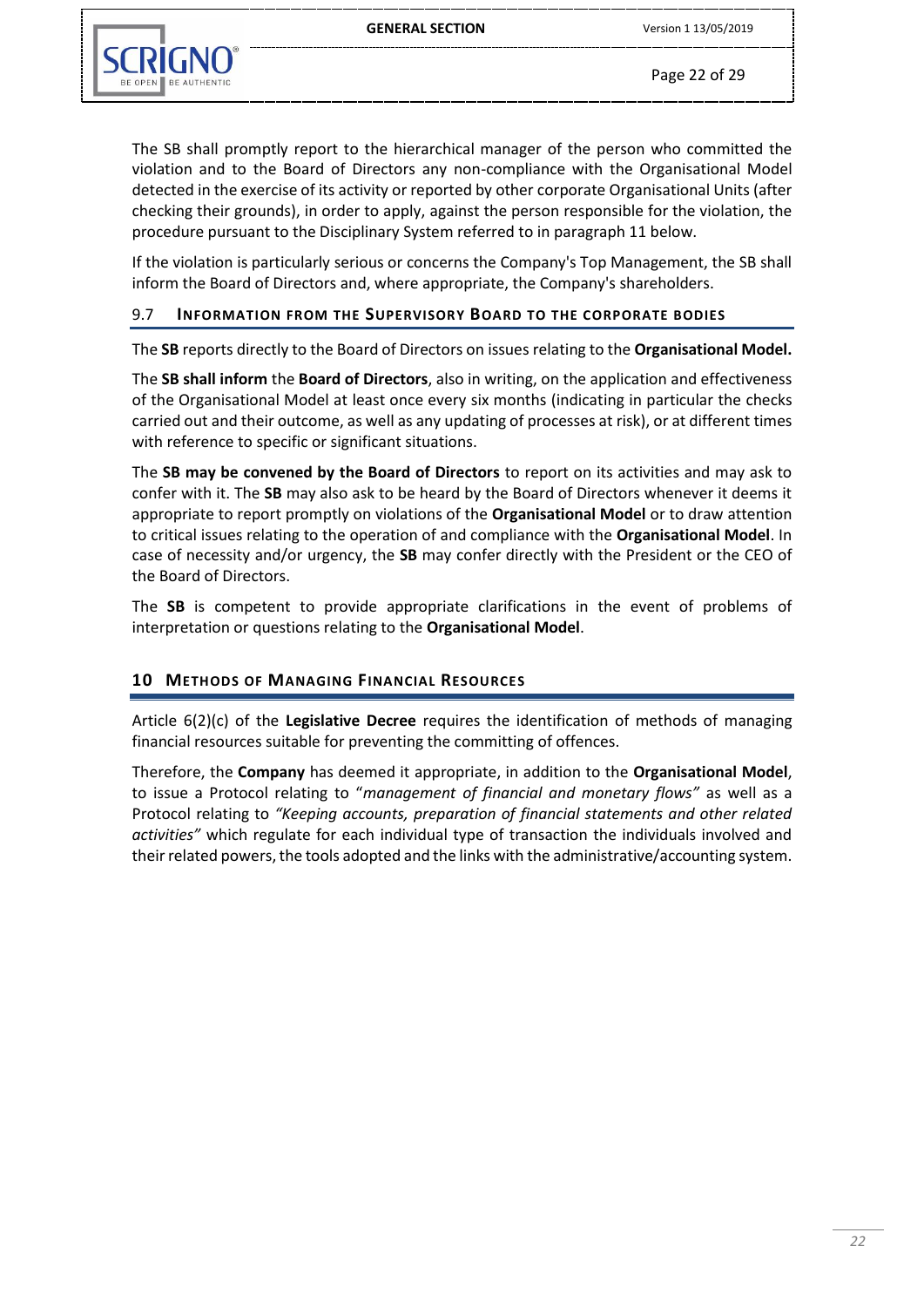

2

3

4

5

6

Page 23 of 29

# **SECTION III**

## <span id="page-22-0"></span>**11 DISCIPLINARY SYSTEM**

#### <span id="page-22-1"></span>11.1 **GENERAL PRINCIPLES**

This disciplinary system is adopted pursuant to Article  $6(2)(e)$  and Article  $7(4)(b)$  of the **Legislative Decree.**

The system is aimed at sanctioning non-compliance with the Principles of Conduct provided for in the Special Section and in the Protocols of the **Organisational Model** and, pursuant to Article 2106 of the Italian Civil Code. "Disciplinary sanctions", supplements, for all matters not provided for and limited to the cases covered, the Collective National Labour Agreements for the category applied to employees (Metalworkers).

The imposition of disciplinary sanctions for violation of the Principles of Conduct indicated in the Special Section and in the Protocols of the **Organisational Model** is irrespective of the possible institution of criminal proceedings and of the outcome of the consequent judgement for the committing of one of the infringements provided for by the **Legislative Decree.**

#### <span id="page-22-2"></span>11.2 **GENERAL CRITERIA FOR THE IMPOSITION OF SANCTIONS**

Any failure to comply with and/or violation of the **Organisational Model** shall be reported by the **SB**, not only to the hierarchical superior of the individual concerned, the CEO responsible for imposing the sanctions laid down by law.

In individual cases, the type and extent of the specific sanctions will be applied in proportion to the seriousness of the misconduct and, in any case, in consideration of the elements listed below:

- subjective element of the conduct, depending on whether it is intentional or negligent
	- relevance of the breached obligations
	- level of hierarchical and/or technical responsibility
	- presence of aggravating or mitigating circumstances, with particular regard to professionalism, previous work experience, the circumstances in which the infringement was committed and any repeat offences
	- any sharing of responsibility with other individuals who contributed to the failure to act
	- conduct that may compromise, even potentially, the effectiveness of the **Organisational Model**

If several infringements, punishable by different penalties, have been committed in a single act, the most serious penalty shall be applied.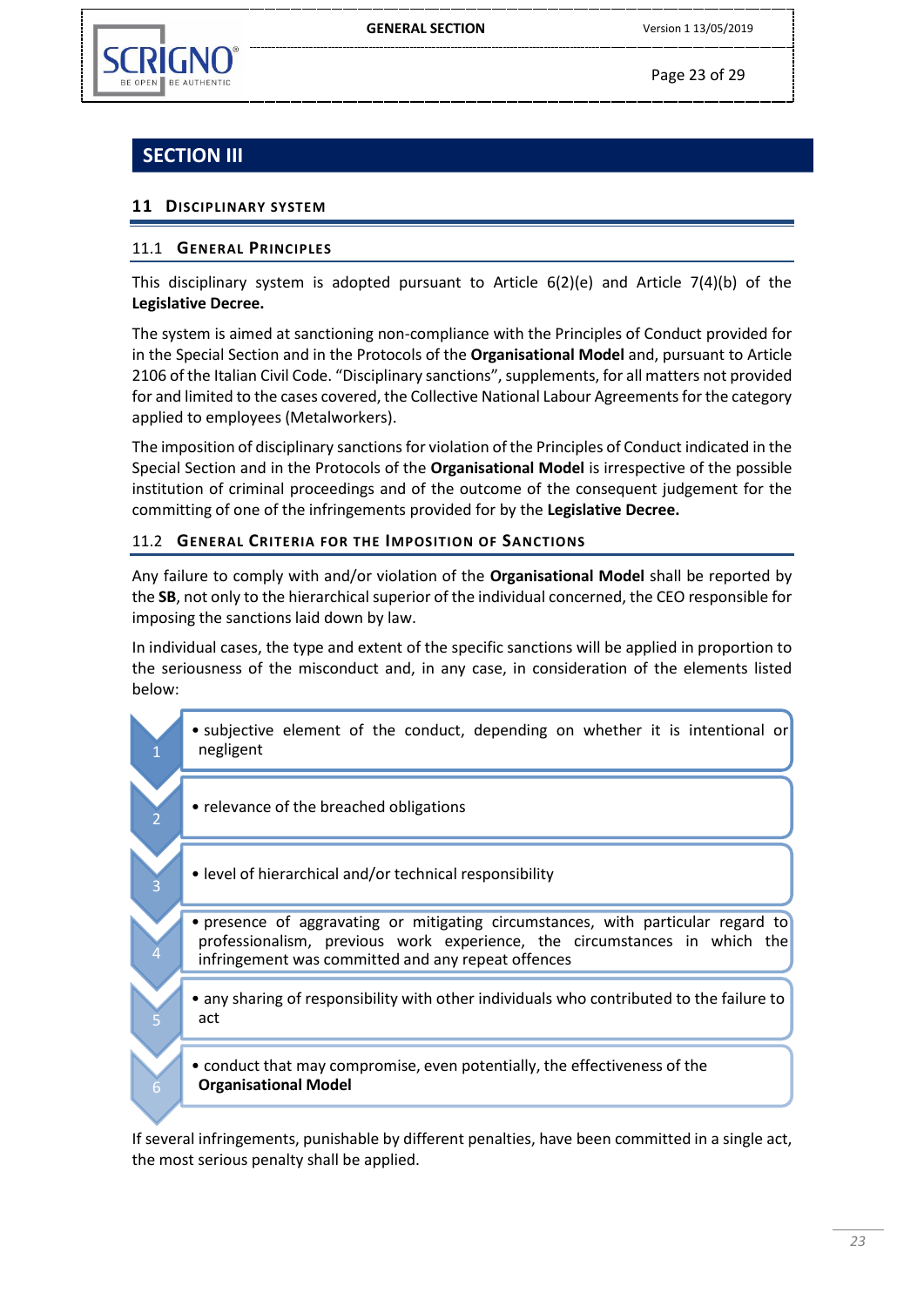

Any imposition of a disciplinary sanction, regardless of whether proceedings are instituted and/or the outcome of any criminal trial, shall be, as far as possible, inspired by the principles of promptness.

#### <span id="page-23-0"></span>11.3 **MANAGERS - EMPLOYEES**

Pursuant to the combined provisions of Articles 5(b) and 7 of the **Legislative Decree**, without prejudice to the prior notification and procedure prescribed by Article 7 of Law No. 300 of 20 May 1970 (the so-called Statute of Workers), the sanctions provided for in this paragraph may be applied, taking into account the general criteria referred to above, to managers and employees.

#### <span id="page-23-1"></span>**11.3.1 VIOLATIONS**

Penalties may be applied in the case of substantial violations:

- a) failure to comply with the Principles of Conduct, the provisions of the Special Section and the Protocols adopted;
- b) in the absence or untruthful indication of the activity carried out with regard to the methods of documentation, storage and control of the acts, so as to prevent the transparency and verifiability thereof;
- c) in the violation and/or avoidance of the monitoring system, carried out by removing, destroying or altering the documentation provided for in the Special Section, or in the performance of activities aimed at preventing the persons in charge and the **SB** from monitoring or accessing the requested information and documentation;
- d) failure to comply with the provisions on signature powers and the system of delegation;
- e) failure of hierarchical superiors to supervise their subordinates as to the correct and effective application of the Principles of Conduct as set out in the Special Section and in the Protocols adopted;
- f) failure to comply with the obligation to inform/report to the SB any violations of the Organisational Model committed by other employees or other Recipients;
- g) in conduct constituting a breach of the measures for the protection of whistle-blowers referred to in paragraph 9.5 of the Model - General Section;
- h) in conduct constituting the making, with malice or gross negligence, of serious reports as referred to in paragraph 9.5 of the Model - General Section which proved to be unfounded.

The list of cases is by way of example and not exhaustive.

#### <span id="page-23-2"></span>**11.3.2 SANCTIONS**

The committing of the disciplinary infringements referred to in the preceding paragraph shall be punished with the following disciplinary measures, depending on the seriousness of the breaches:

- a. verbal warning for minor infringements (which does not require prior notification);
- b. written warning;
- c. fine, not exceeding the amount of 3 (three) hours of the normal hourly wage calculated on the minimum wage scale;
- d. suspension from work and pay for a period not exceeding 3 (three) days;
- e. dismissal for misconduct.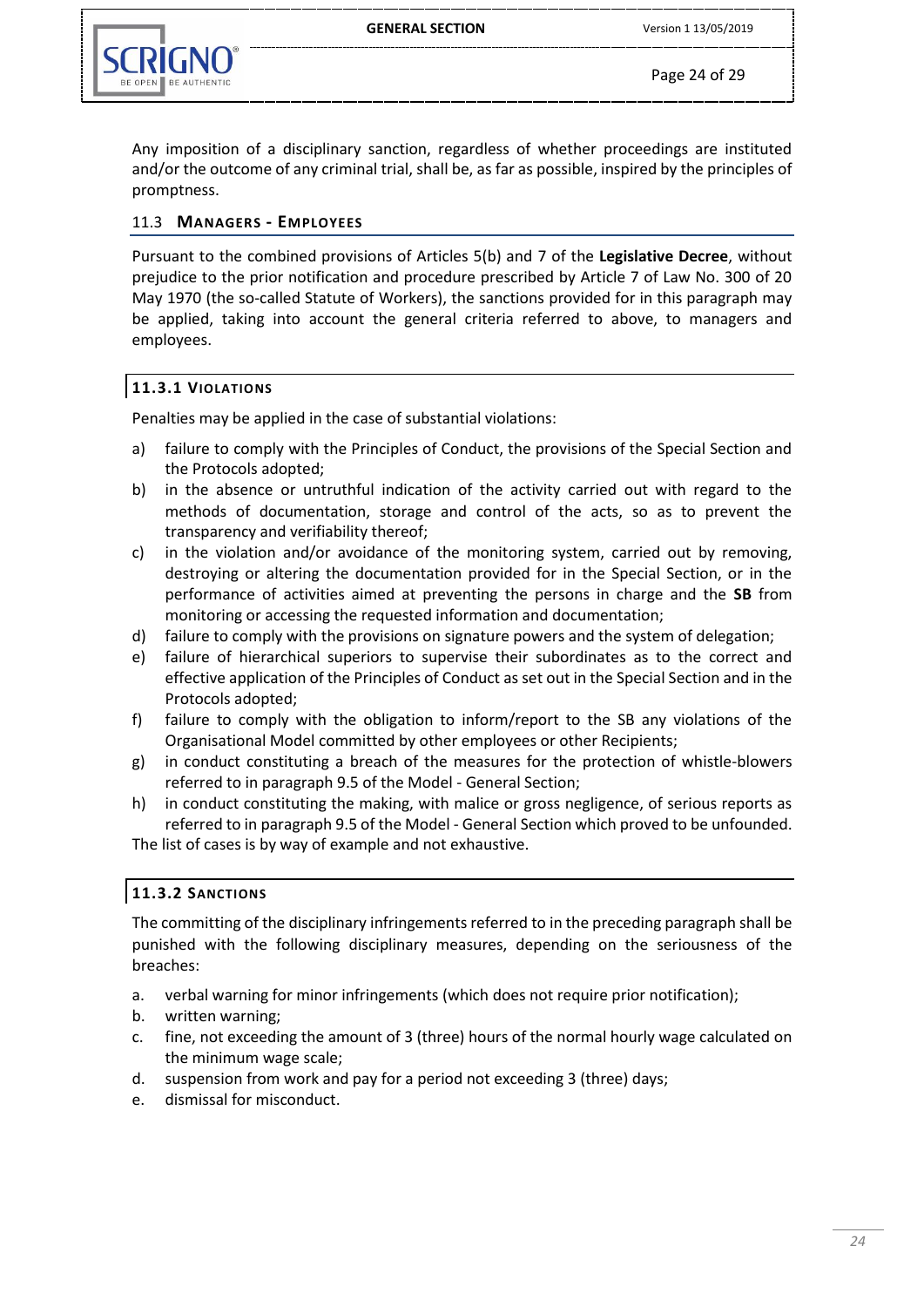

Where the above-mentioned employees have a power of attorney with the power to represent the Company externally, the imposition of the sanction may entail the revocation of the power of attorney.

# **a) Verbal warning**

The sanction of a verbal warning may be imposed in cases of minor negligent breach of the Principles of Conduct laid down in the Organisational Model or procedural errors due to negligence. It does not require prior objection.

## **b) Written warning**

The measure of written warning shall be applied in the event of recurrence, by the worker, of infringements that have already given rise to a verbal reprimand as referred to in letter a) and in the case of disciplinary infringements which are more minor or which, while not resulting in actual damage to the Company, are potentially harmful.

#### **c) Fine**

In addition to cases of recidivism in the committing of offences which may lead to the application of a written reprimand, a fine (equivalent to a maximum of three hours' pay) may be applied in cases where, due to the level of hierarchical or technical responsibility, or in the presence of aggravating circumstances, the culpable and/or negligent conduct may compromise, even potentially, the effectiveness of the Organisational Model.

#### **d) Suspension of pay and service**

The sanction of suspension from pay and service (maximum three days, graduated according to the seriousness of the infringements committed) may be imposed in cases of serious violations of the Principles of Conduct and of the Protocols, such as to expose the Company to liability towards third parties, as well as in cases of recidivism in the committing of offences which may lead to the application of a fine.

#### **e) Dismissal for misconduct**

The sanction of dismissal for misconduct with immediate termination of employment with loss of notice allowance may be imposed for misconduct so serious as to break the relationship of trust with the Company and not to allow, therefore, the continuation, even temporary, of the employment relationship, such as, by way of example but not limited to, the following:

- i. violation of the Principles of Conduct and of the Protocols having external relevance and/or fraudulent avoidance thereof, carried out with a conduct aimed at committing a relevant offence under the Legislative Decree;
- ii. violation and/or circumvention of the control system, carried out by removing, destroying or altering documentation or by preventing the individuals in charge and the SB from monitoring or accessing the requested information and documentation.

If the employee has committed one of the offences punishable by dismissal, the Company may order the precautionary suspension of the employee with immediate effect.

If the Company decides to proceed with dismissal, it shall take effect from the day on which the precautionary suspension began.

#### <span id="page-24-0"></span>11.4 **MANAGERS**

Pursuant to the combined provisions of Articles 5(a) and 7 of the Legislative Decree and the laws and contractual provisions in force, the sanctions indicated in this point may be applied to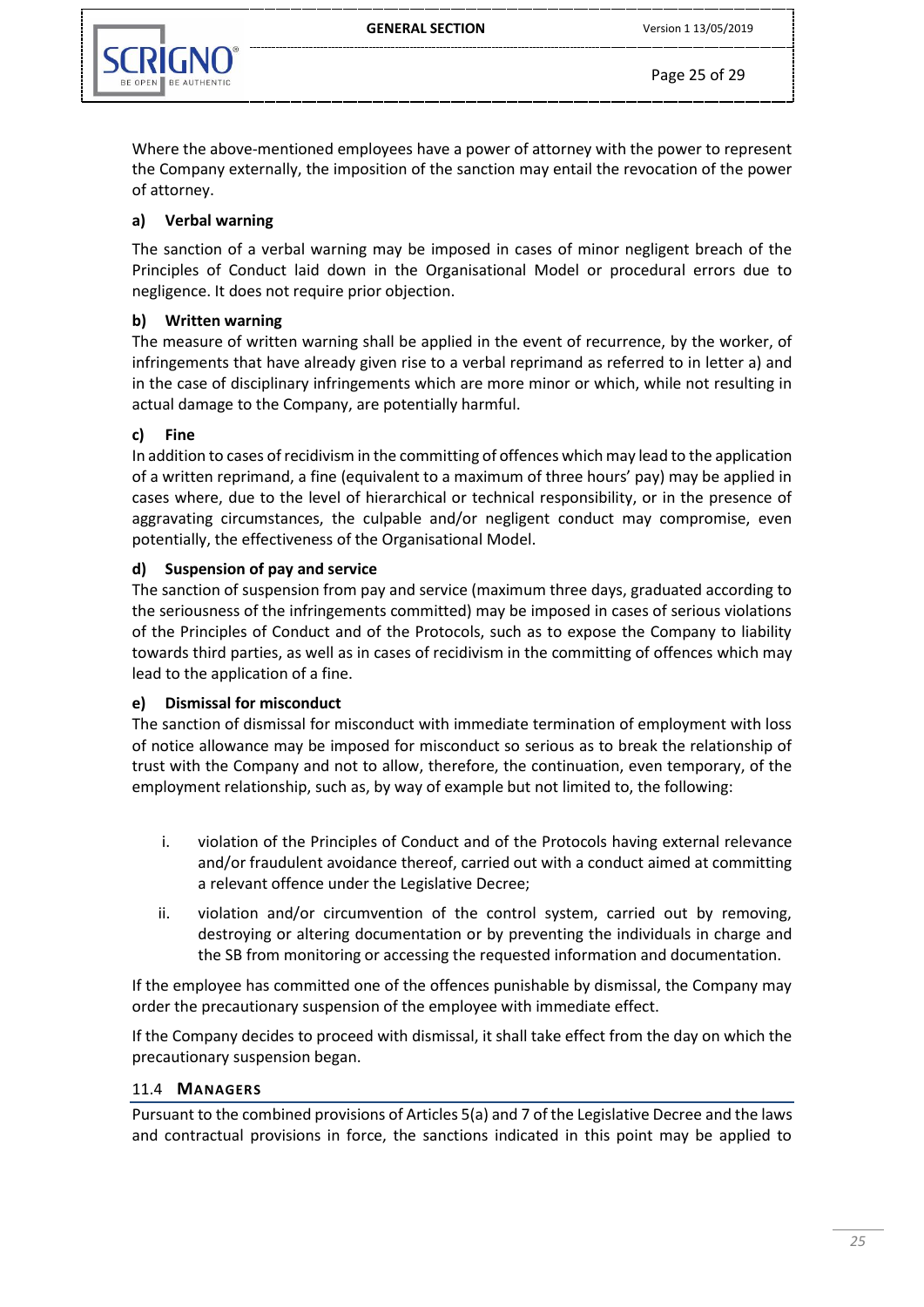GENERAL SECTION Version 1 13/05/2019



Page 26 of 29

managers, observing the general criteria for imposing them, including formal ones (written challenge and request for justification).

# <span id="page-25-0"></span>**11.4.1 VIOLATIONS**

Penalties may be applied in the case of substantial violations:

- a) failure to comply with the Principles of Conduct and Protocols in the Organisational Model;
- b) lack of or untrue evidence of the activities carried out with regard to the methods of documenting, storing and checking the documents relating to the Protocols in such a way as to prevent the transparency and verifiability thereof;
- c) violation and/or avoidance of the monitoring system by removing, destroying or altering the documentation provided for in the Protocols, or preventing the persons in charge and the SB from monitoring or accessing the requested information and documentation;
- d) failure to comply with the provisions relating to signatory powers and the system of delegation, except in cases of extreme necessity and urgency, of which the hierarchical superior must be promptly informed;
- e) the failure of hierarchical superiors to supervise, check and monitor their subordinates with regard to the correct and effective application of the Principles of Conduct and Protocols indicated in the Organisational Model;
- f) failure to comply with the obligation to inform/report to the SB any violations of the Organisational Model committed by other employees or other Recipients;
- g) if competent, in the failure to train and/or update and/or communicate to the operating personnel within the scope of the processes governed by the Protocols;
- h) in violations of the measures adopted by the Company to protect the whistle-blower pursuant to Law 179/2017;
- i) in conduct constituting the making, with intent or gross negligence, of tendentious or otherwise unfounded reports.

The list of cases is by way of example and not exhaustive.

# <span id="page-25-1"></span>**11.4.2 SANCTIONS**

The committing of disciplinary infringements, as referred to in the previous paragraph, by managers shall be sanctioned with the following disciplinary measures, depending on the seriousness of the breaches, taking into account the special fiduciary nature of the employment relationship:

- a) written reprimand;
- b) dismissal without notice.

Where executives hold a power of attorney with the power to represent the Company externally, the imposition of a written reprimand may also entail the revocation of the power of attorney.

# **a) Written reprimand**

The sanction of written reprimand may be imposed in cases of culpable violation of the Principles of Conduct and Protocols indicated in the Organisational Model.

# **b) Dismissal without notice**

The sanction of dismissal without notice may be imposed in cases where the relationship of trust has been damaged to such an extent that it is not possible to continue the employment relationship, even temporarily, such as, by way of example but not limited to, the following: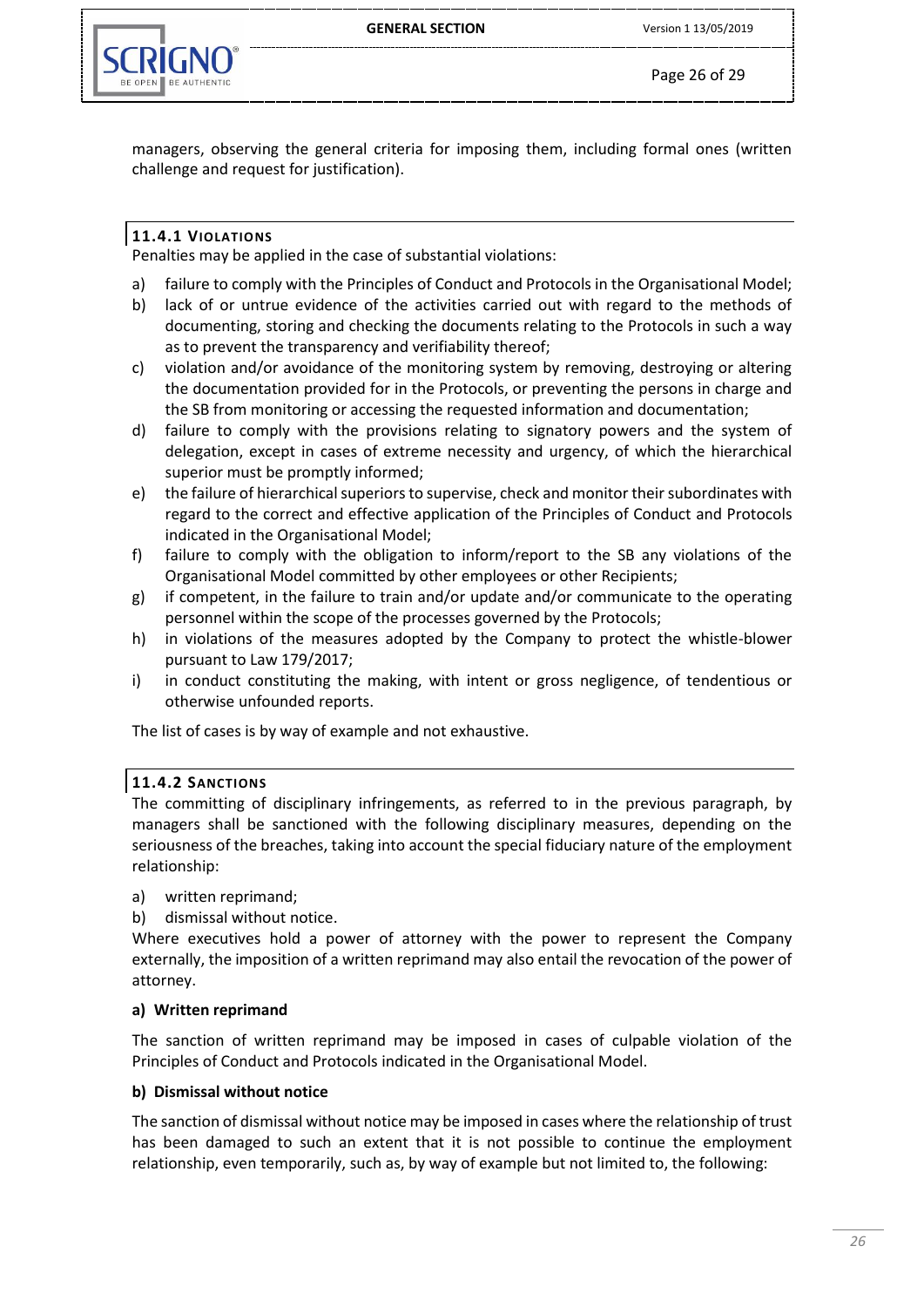

- i. violation of the Principles of Conduct and of the Protocols having external relevance and/or fraudulent avoidance thereof, carried out with a conduct aimed at committing a relevant offence under the Legislative Decree;
- ii. violation and/or avoidance of the monitoring system by removing, destroying or altering the documentation provided for in the Protocols, or preventing the persons in charge and the SB from monitoring or accessing the requested information and documentation;

If the manager has committed one of the offences punishable by dismissal, the Company may order their precautionary suspension with immediate effect.

If the Company decides to proceed with dismissal, this shall take effect from the day on which the precautionary suspension began.

#### <span id="page-26-0"></span>11.5 **TOP MANAGEMENT**

The sanctions indicated in this point may be applied against the top management of the company, namely: the President, CEO, and the other members of the Board of Directors.

#### <span id="page-26-1"></span>**11.5.1 VIOLATIONS**

The provisions of this paragraph may be applied in the event of violations by the abovementioned individuals consisting of:

- a) failure to comply with the Principles of Conduct, the provisions of the Special Section and the Protocols adopted;
- b) violation and/or avoidance of the monitoring system by removing, destroying or altering the documentation, or preventing the persons in charge and the **SB** from monitoring or accessing the requested information and documentation;
- c) violation of the provisions relating to signatory powers and, in general, the system of delegation, except cases of necessity and urgency, of which the President shall be promptly informed;
- d) violation of the obligation to inform the **SB** and/or any superordinate individual about conduct aimed at committing an offence included among those provided for in the **Legislative Decree;**
- e) in conduct constituting a breach of the measures for the protection of whistle-blowers referred to in paragraph 9.5 of the Model - General Section;
- f) in conduct constituting the making, with malice or gross negligence, of serious reports as referred to in paragraph 9.5 of the Model - General Section which proved to be unfounded**.**

The list of cases is by way of example and not exhaustive.

#### <span id="page-26-2"></span>11.6 **PROTECTIVE MEASURES**

Depending on the seriousness of the breach and on the decision of the Board of Directors, protective measures may be applied, such as, for example, the revocation of the individual's delegation and/or assignment.

In the most serious cases, the Board of Directors may propose to the Assembly that the office be revoked.

Regardless of the application of the protective measure, the Company shall be entitled to bring liability and/or compensation actions.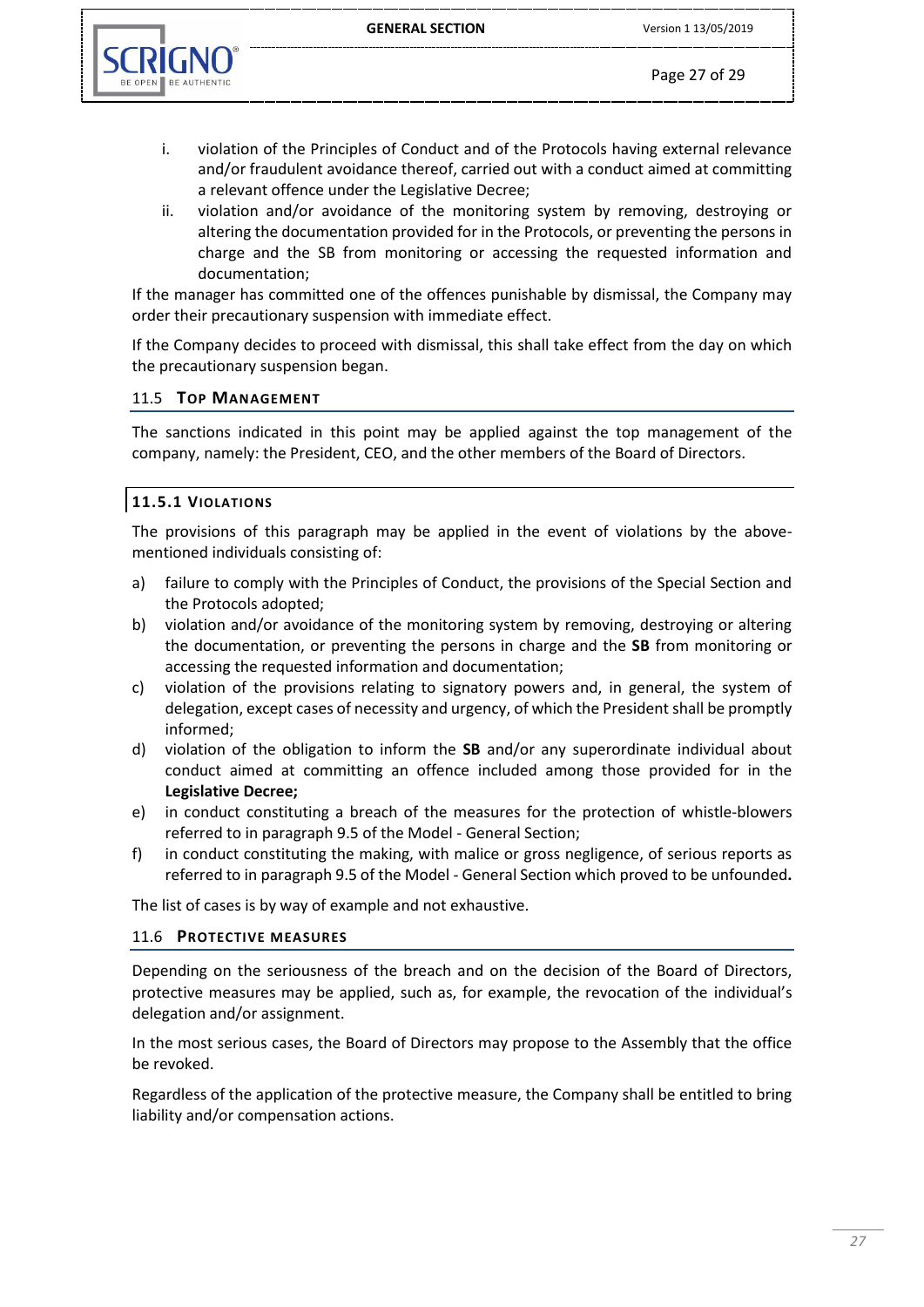

#### <span id="page-27-0"></span>11.7 **COEXISTENCE OF SEVERAL RELATIONSHIPS UNDER THE SAME INDIVIDUAL**

In the event of violations committed by an individual referred to in this paragraph who is also an employee, the sanctions laid down by the Board of Directors shall be applied, without prejudice in any case to the applicability of the various disciplinary actions that may be exercised on the basis of the employment relationship with the Company and in compliance with the legal procedures, as applicable.

#### <span id="page-27-1"></span>11.8 **CONSULTANTS, SUPPLIERS AND OTHER THIRD PARTIES**

Non-compliance by Consultants, Suppliers or other individuals having a negotiating relationship with the Company (hereinafter also referred to as: "**Third Parties**"), of the contractual clauses aimed at avoiding conduct or behaviour that may lead to the application of sanctions under the **Legislative Decree**, shall be sanctioned in accordance with the provisions of the specific contractual clauses that will be included in the relevant contracts and may lead - where permitted by the applicable legislation - to the immediate termination of the relationship itself, without prejudice in any case to compensation for any damage suffered by the **Company** or that the **Company** may be called upon to pay, and without prejudice to Scrigno's exercise of all further prerogatives under the law.

#### <span id="page-27-2"></span>**11.8.1 VIOLATIONS**

In particular, the legal termination of the contractual relationship *pursuant to* Article 1456 of the Italian Civil Code may be declared by Scrigno in the event that the **Third Parties** have:

- a) violated the principles contained also in the Company's **Code of Ethics** relating to the object of the assignment or have carried out a conduct aimed at committing an offence relevant to the **Legislative Decree**;
- b) violated and/or avoided the **Company's** monitoring system, also by removing, destroying or altering the documentation, related to the task or have prevented the persons responsible and the **SB** from monitoring or accessing the requested information and documentation;
- c) failed to provide the **Company** and/or its supervisory bodies with the documentation certifying the activity carried out, or provided incomplete or untrue documentation, thus preventing the transparency and verifiability thereof;
- d) violated, including through omissive behaviour, rules, regulations and/or other company provisions on the protection of health and safety at work, in relation to environmental issues.